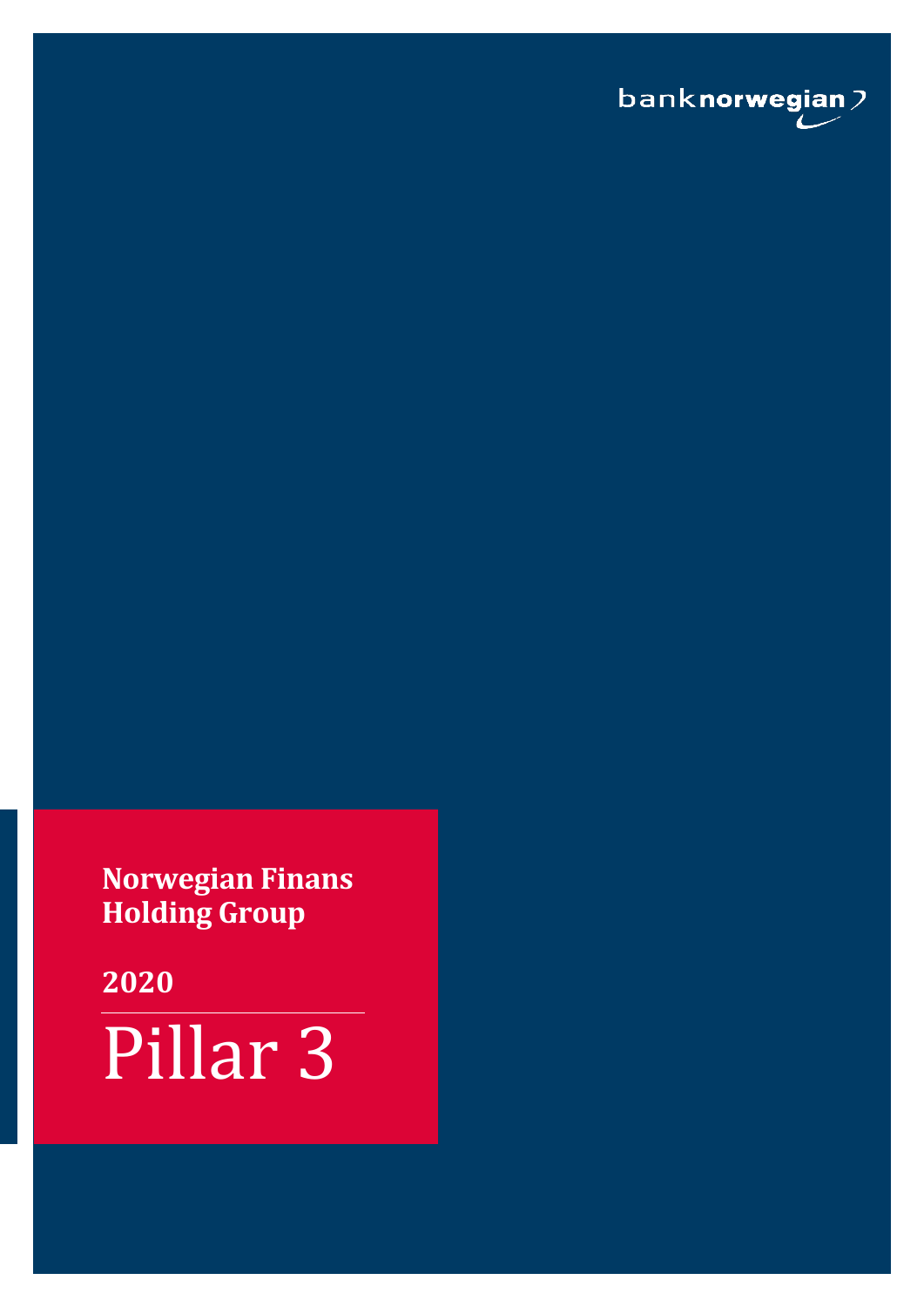# **Content**

<span id="page-1-0"></span>

| Content          | 1                                                          |                |
|------------------|------------------------------------------------------------|----------------|
|                  | 1. CAPITAL ADEQUACY RULES                                  | 2              |
| 1.1              | Capital adequacy regulations                               | 2              |
| 2. CONSOLIDATION |                                                            | 4              |
|                  | 3. TOTAL CAPITAL AND CAPITAL REQUIREMENTS                  | 4              |
| 3.1              | Regulatory total capital - Pillar 1                        | 5              |
| 3.2.             | Regulatory common equity tier 1 - Pillar 1 and Pillar 2    | 6              |
| 3.3              | Leverage ratio                                             | $\overline{7}$ |
|                  | 4. RISK MANAGEMENT AND CONTROL                             | $\overline{7}$ |
| 4.1              | Purpose                                                    | 8              |
| 4.2              | Elements of the Bank's Risk Management                     | 8              |
| 4.3              | Central risk groups                                        | 11             |
| 4.4.             | Internal Capital Adequacy Assessment Process (ICAAP)       | 12             |
| 4.5.             | Remuneration                                               | 13             |
| 5. CREDIT RISK   |                                                            | 13             |
| 5.1              | Management and control                                     | 13             |
| 5.2              | Expected Credit Losses and IFRS 9                          | 14             |
| 5.3              | Loan portfolio information                                 | 14             |
| 5.4              | Use of official rating for the purpose of capital adequacy | 15             |
| 5.5              | Capital requirement                                        | 15             |
|                  | <b>6. OPERATIONAL RISK</b>                                 | 15             |
| 6.1              | Management and control                                     | 15             |
| 6.2              | Capital requirement                                        | 16             |
| 7. MARKET RISK   |                                                            | 16             |
| 7.1              | Management and control                                     | 16             |
| 7.2              | Exposure and capital requirements                          | 17             |
|                  | 8. LIQUIDITY AND FUNDING RISK                              | 19             |
| 8.1              | Management and control                                     | 19             |
| 8.2              | Exposure and capital requirements                          | 20             |
|                  | 9. COMPLIANCE RISK                                         | 21             |
| 9.1              | Management and control                                     | 21             |
| 10. CONDUCT RISK |                                                            | 22             |
| 10.1             | Management and control                                     | 22             |
|                  | 11. SUSTAINABILITY RISK (ESG RISK)                         | 22             |
| 11.1             | Management and control                                     | 22             |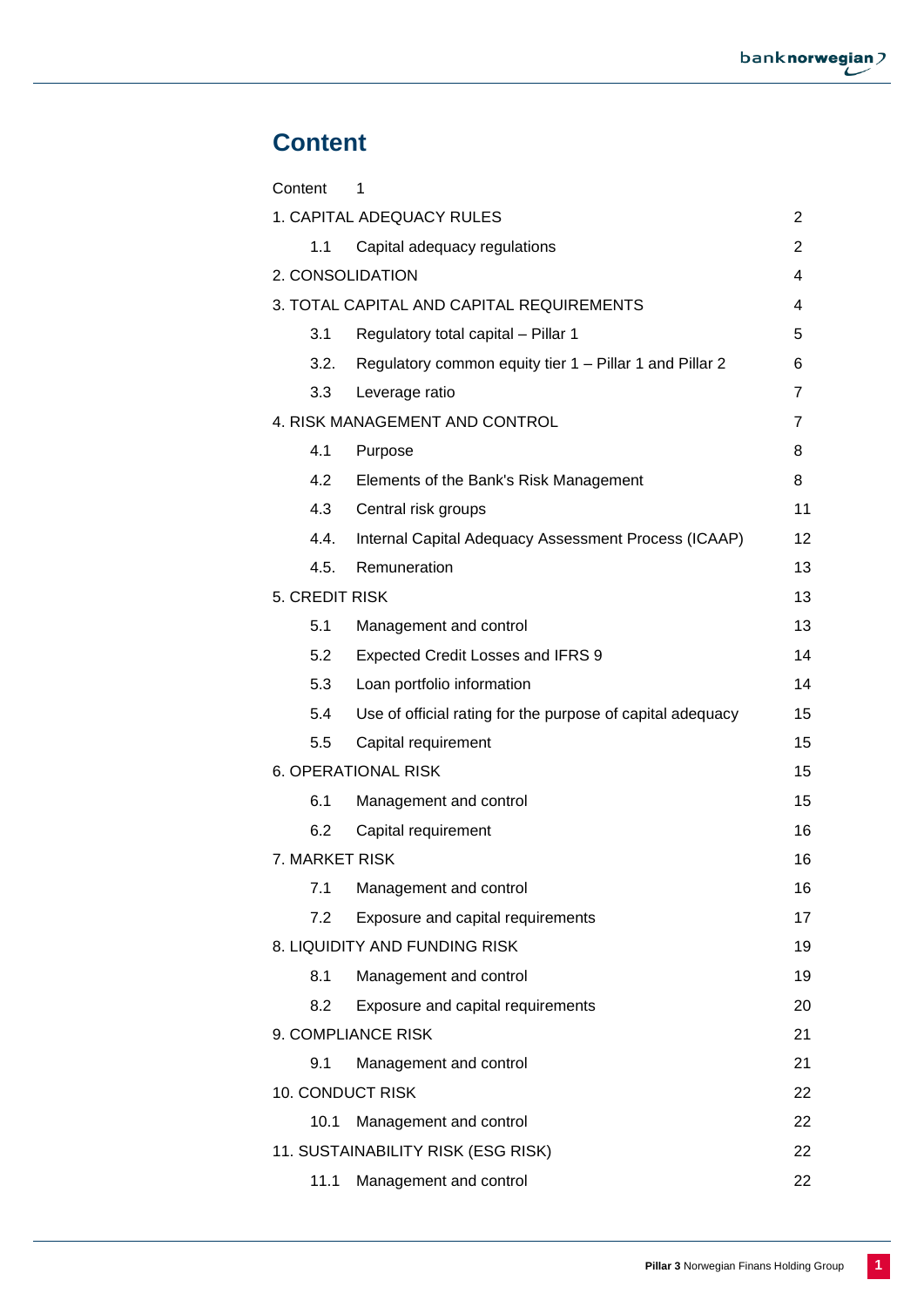# <span id="page-2-0"></span>**1. CAPITAL ADEQUACY RULES**

Pillar 3 is a regulatory requirement for the publication of information about capital and risk conditions. This document provides a description of Bank Norwegian's risk and capital management and shall satisfy the requirements for the public disclosure of financial information as stipulated in the Capital Adequacy Regulation.

Periodic information on the capital adequacy ratio and the minimum capital requirements is available in the Group's quarterly reports. All figures are stated in NOK thousand unless otherwise stated.

In addition to the information available in this document with attachments, we refer to «Om oss/IR» on our website;<https://www.banknorwegian.no/OmOss/InvestorRelations>

## <span id="page-2-1"></span>**1.1 Capital adequacy regulations**

The capital adequacy regulations are based on a standard for calculating capital adequacy where the purpose is to reinforce the stability of the financial system through the following instruments:

- Risk sensitive capital requirements
- Regulatory requirements for risk management and control
- Supervisory follow-up
- Information to the market

The regulations are intended to ensure there is agreement between how the authorities stipulate capital adequacy requirements for financial institutions and the approaches the financial institutions use to calculate and evaluate their capital requirements. The capital adequacy rules and regulations are based on the following three pillars:

- Pillar 1: Minimum eligible capital requirements
- Pillar 2: Evaluation of the overall capital requirements and supervisory follow-up
- Pillar 3: Public disclosure of information

The figure below shows the content of the capital adequacy regulations.

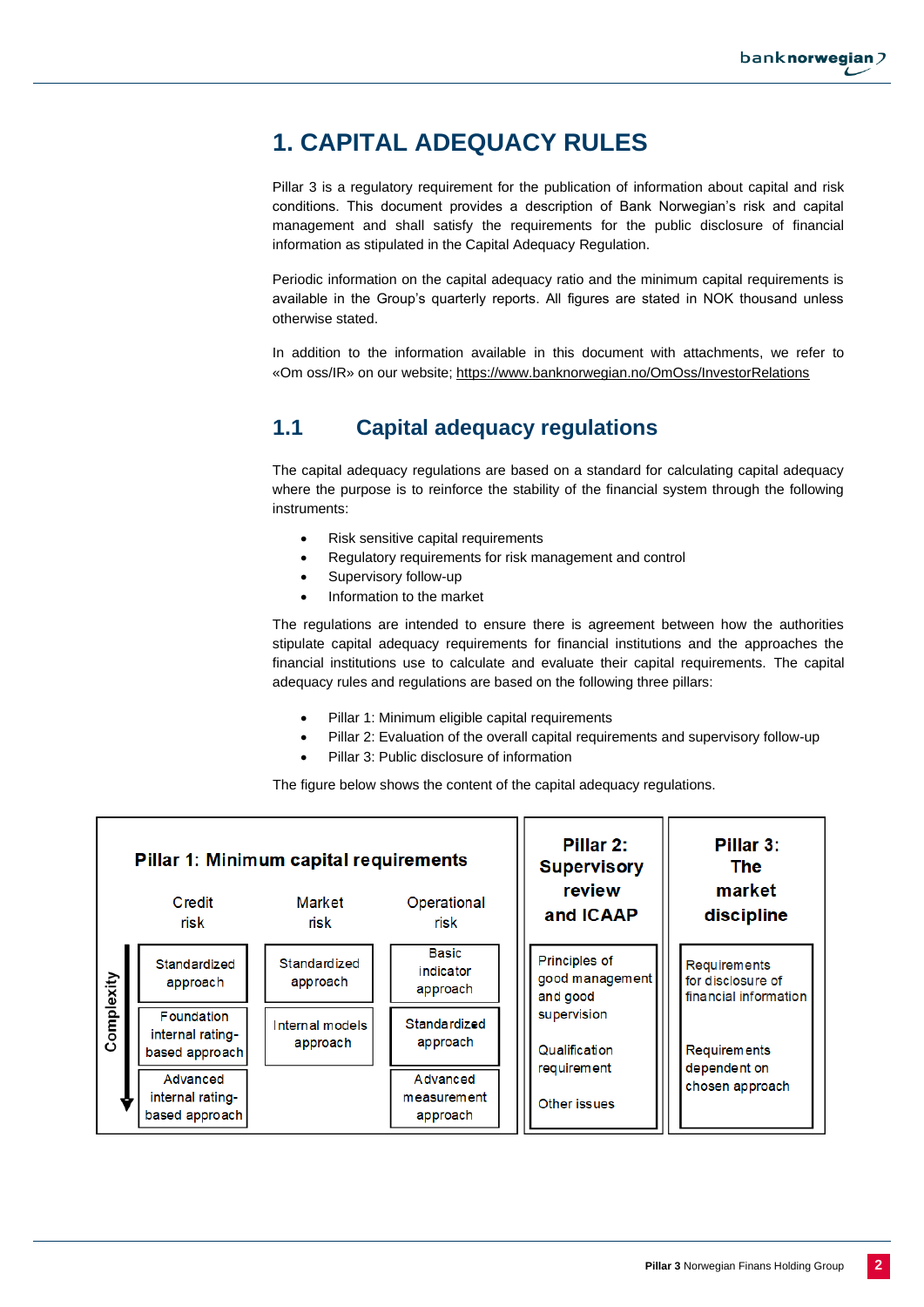#### **Pillar 1 – Minimum eligible capital requirements**

Pillar 1 concerns the minimum eligible capital requirements for credit risk, operational risk and market risk, for which the minimum capital adequacy ratio requirement has been set at 8%. In addition to this comes a total buffer requirement of 6.0% as at 31 December 2020 which comprise of capital conservation buffer, systemic risk buffer and counter-cyclical buffer.

Capital adequacy ratio is defined as the relationship between the bank's total capital and its risk-weighted assets.

The capital adequacy regulations contain various methods for calculating the capital requirement, using standardized approach and internal rating-based approaches where approved to do so. Under the standardized approach the capital requirement is based on official credit ratings, and under the internal models' approach the capital requirements is based on the bank's internal risk assessments. The different methods are shown in the figure below.



Bank Norwegian bases its calculation of capital requirement on the standardized approach for credit risk and the standardized approach for operational risk. The bank changed from the basic indicator approach to the standardized approach for calculating the capital requirement for operational risk in the 3rd quarter of 2016. The bank has no trading portfolio or exposure requiring the bank to include a capital requirement for market risk. Calculated CVA-risk (Credit Valuation Adjustment risk) and counterparty risk are included under market risk and credit risk respectively in the tables in this report.

#### **Pillar 2 – Assessment of capital requirement and supervisory review**

Pilar 2 sets requirements for the companies' capital assessment process, called the ICAAP process where ICAAP is an abbreviation for the Internal Capital Adequacy Assessment Process. The purpose of the process is to conduct a structured and documented process for assessing the Group's risk profile to ensure that the Group has sufficient capital to cover the risks associated with the business. In addition, companies must have a strategy to maintain adequate capital levels. The assessed capital requirement shall cover risks which have not been taken into consideration when calculating the minimum requirement according to Pillar 1.

In the fall of 2016, the Financial Supervisory Authority published a circular 12/2016 "The Financial Supervisory Authority practice for assessing risk and capital requirement". Some attachments to the circular were updated in the summer of 2019. The Group has adapted its ICAAP process in accordance with the circular. The process is based on an assessment of exposure and the quality of management and control, where the capital requirement is mainly based on the methodology presented in the circular. In cases where the Financial Supervisory Authority does not have its own methods, the analyses are supplemented with alternative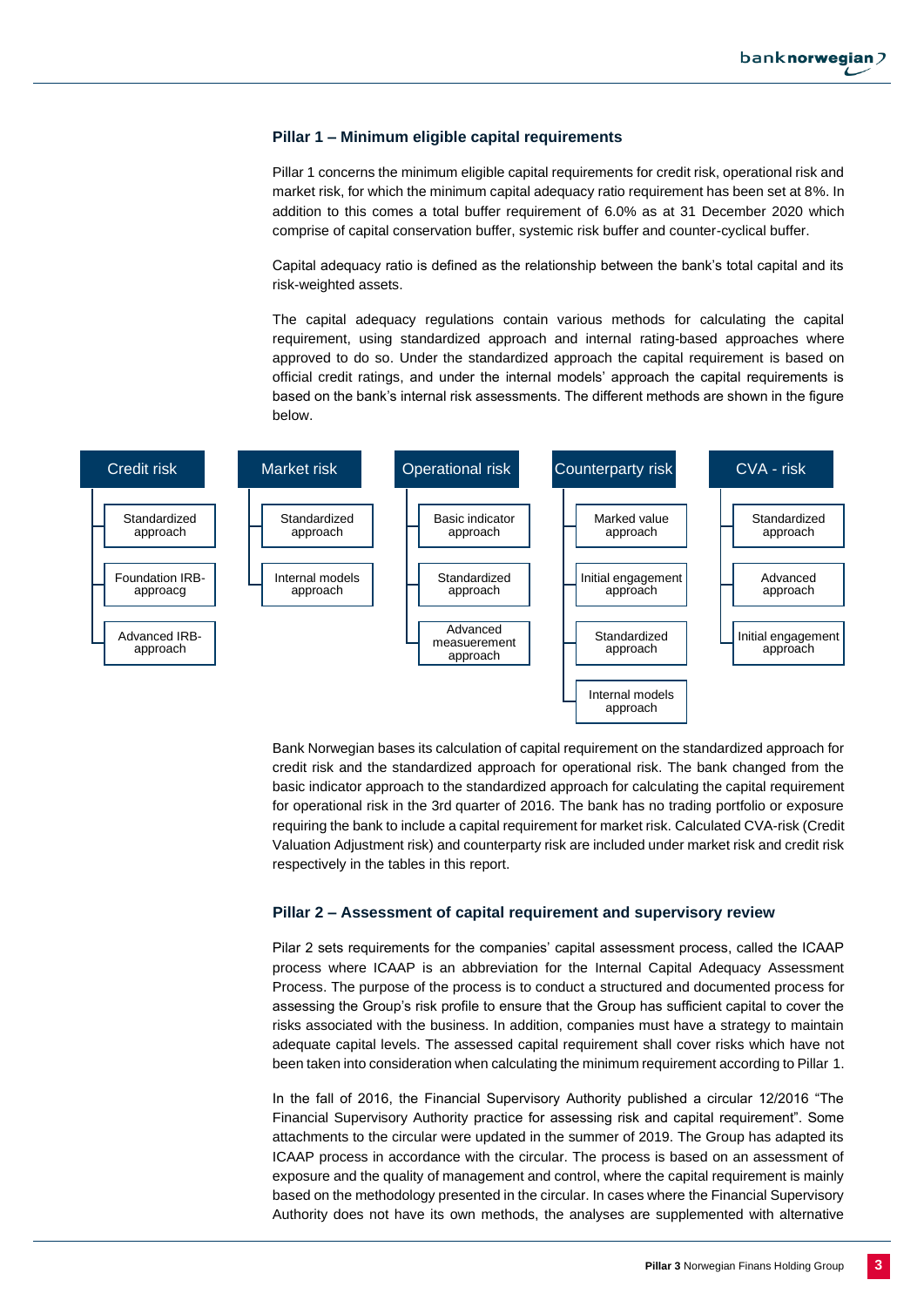calculation methods, for example from the English Banking Authority ("The PRA's (Prudential Regulation Authority) methodologies for setting Pillar 2 capital").

The Financial Supervisory Authority will monitor and evaluate the Group's risk exposure and risk management, the internal assessment of capital requirements and associated strategy, as well as the Group's ability to ensure compliance with the authorities' capital requirements. The Financial Supervisory Authority can assign individual capital requirements, require reduction in the risk level or require improved management and control if it is not satisfied with the outcome of this process.

#### **Pillar 3 – Disclosure of information**

The purpose of Pillar 3 is to contribute to increased market discipline and to make it easier to compare companies. The companies shall publish information that enables the market participants to assess the companies' risk profile, capitalization, and risk management and control. The information shall be provided in a comprehensible way that makes it possible to compare different companies. The information is to be published at least annually at the same time as the annual report, but companies shall consider whether parts of the information should be published more frequently.

## <span id="page-4-0"></span>**2. CONSOLIDATION**

Consolidation of the capital adequacy follows the rules in Chapter 18 of the Financial Institutions Act on «Companies in financial groups, consolidation, etc.».

The consolidated financial statement has been prepared in accordance with IFRS and a description of the accounting principles is presented in the annual report.

Norwegian Finans Holding ASA owns 100% of the shares in Bank Norwegian AS and Lilienthal Finance Ltd. Norwegian Finans Holding ASA does not engage in any other operations. The same consolidation method is used for accounting and capital adequacy purposes.

Norwegian Finans Holding ASA, Bank Norwegian AS and Norwegian Finans Holding Group shall at all times maintain an appropriate capital adequacy.

There are no legal restrictions for swiftly transferring capital or repayment of liabilities between the parent company and subsidiaries.

# <span id="page-4-1"></span>**3. TOTAL CAPITAL AND CAPITAL REQUIREMENTS**

At the end of 2020, the Group is under pillar 1 subject to a requirement for common equity tier 1 of 10.5% and total capital of 14.0%.

In addition, the capital requirement under Pillar 2 is set at 5.8% at the end of 2020. The purpose of the Pillar 2 requirement is to capture capital requirements related to risks that are not or only partially covered by the capital requirements under Pillar 1.

In accordance with the Group's capital management policy, the Group shall have an internal management buffer of 1.25%.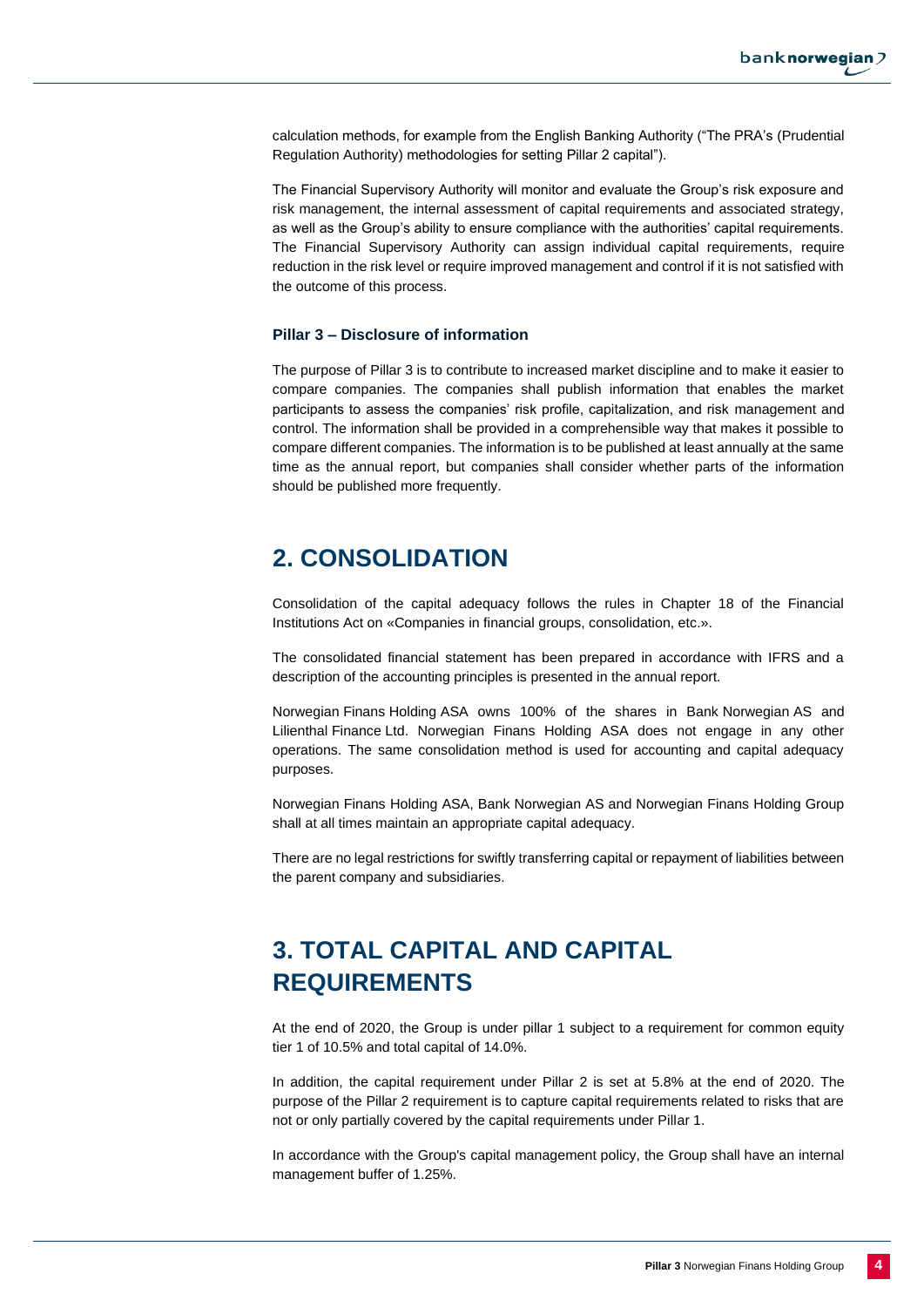The Group's common equity tier 1 target was 16.3%, 17.5% including internal management buffer at the end of 2020.

## **3.1 Regulatory total capital – Pillar 1**

#### **3.1.1 Total capital and capital ratios**

The table below presents information on total capital, including common equity tier 1, tier 1 capital and supplementary capital, and relevant additions, deductions and limitations at December 31, 2020 for the group, the holding company and the bank.

<span id="page-5-0"></span>

|                                                                            |                    |            | 31.12.2020               |
|----------------------------------------------------------------------------|--------------------|------------|--------------------------|
|                                                                            | Norwegian          | Bank       | Norwegian                |
|                                                                            | Finans             |            | Norwegian Finans Holding |
| Amounts in NOK 1000                                                        | <b>Holding ASA</b> | AS         | Group                    |
| <b>Total capital</b>                                                       |                    |            |                          |
| Share capital                                                              | 186 847            | 183 315    | 186 847                  |
| + Share premium                                                            | 978 201            | 966 646    | 978 201                  |
| + Retained earnings                                                        | 182 170            | 8 253 647  | 9 5 28 11 2              |
| - Retained earnings not included in common equity Tier 1, accrued dividend |                    |            | 1 121 083                |
| Deferred tax assets and intangible assets                                  | 3                  | 123 673    | 477 919                  |
| <b>Common equity Tier 1</b>                                                | 1 347 215          | 9 279 935  | 9 0 9 4 1 5 8            |
| + Additional Tier 1 capital                                                |                    | 635 000    | 635 000                  |
| Tier 1 capital                                                             | 1 347 215          | 9914935    | 9729158                  |
| + Tier 2 capital                                                           |                    | 877 820    | 877 820                  |
| <b>Total capital</b>                                                       | 1 347 215          | 10 792 755 | 10 606 978               |
| Common equity Tier 1 %                                                     | 59,65 %            | 22,39 %    | 22,05 %                  |
| Tier 1 capital %                                                           | 59,65 %            | 23,92 %    | 23,59 %                  |
| Total capital %                                                            | 59,65 %            | 26,04 %    | 25,72 %                  |

#### **Additional tier 1 capital and subordinated loans**

The bank has at December 31, 2020 the following issued additional Tier 1 capital and subordinated loans.

| <b>Bank Norwegian AS</b>              | <b>Additional Tier 1</b> | <b>Additional Tier 1</b> | <b>Additional Tier 1</b> | <b>Subordinated loans</b> | Subordinated loans     | <b>Subordinated loans</b>                  |
|---------------------------------------|--------------------------|--------------------------|--------------------------|---------------------------|------------------------|--------------------------------------------|
|                                       | capital                  | capital                  | capital                  |                           |                        |                                            |
| Unique identifyer                     | NO0010774318             | NO0010797319             | NO0010833320             | NO0010774326              | NO0010797988           | NO0010833130                               |
| Issue date                            | September 21, 2016       | June 14, 2017            | October 2, 2018          | September 21, 2016        | June 16, 2017          | October 2, 2018                            |
| Maturity date                         | No maturity date         | No maturity date         | No maturity date         | September 21, 2026        | June 16, 2027          | October 2, 2028                            |
| Optional call date,                   | September 21, 2021.      | June 14, 2022.           | October 2, 2023.         | September 21, 2021.       | June 16, 2022.         | October 2, 2023.                           |
| contingent call dates and             | At par.                  | At par.                  | At par.                  | At par.                   | At par.                | At par.                                    |
| redemption amount                     | In addition regulatory   | In addition regulatory   | In addition regulatory   | In addition regulatory    | In addition regulatory | In addition regulatory                     |
|                                       | and fiscal call.         | and fiscal call.         | and fiscal call.         | and fiscal call.          | and fiscal call.       | and fiscal call.                           |
| Coupon rate and any                   | 3 month NIBOR $+ 5.25$   | 3 month NIBOR + 5.25     | 3 month NIBOR + 5.40     | 3 month NIBOR + $3,00$    |                        | 3 month NIBOR + 3.75 3 month STIBOR + 3.75 |
| related index                         | ℅                        |                          |                          |                           |                        | $\%$                                       |
| Coupon rate 31. December              | 5.65 %                   | 5.60 %                   | 5.90 %                   | 3.40%                     | 4.10 %                 | 3.70%                                      |
| 2020 and first interest<br>adjustment | 22. mars 2021            | 15. mars 2021            | 6. april 2021            | 22. mars 2021             | 16. mars 2021          | 6. april 2021                              |

#### **3.1.2. Risk-weighted assets and capital requirement**

The group uses the standardized approach for calculating credit risk, and the standardized approach for calculating operational risk.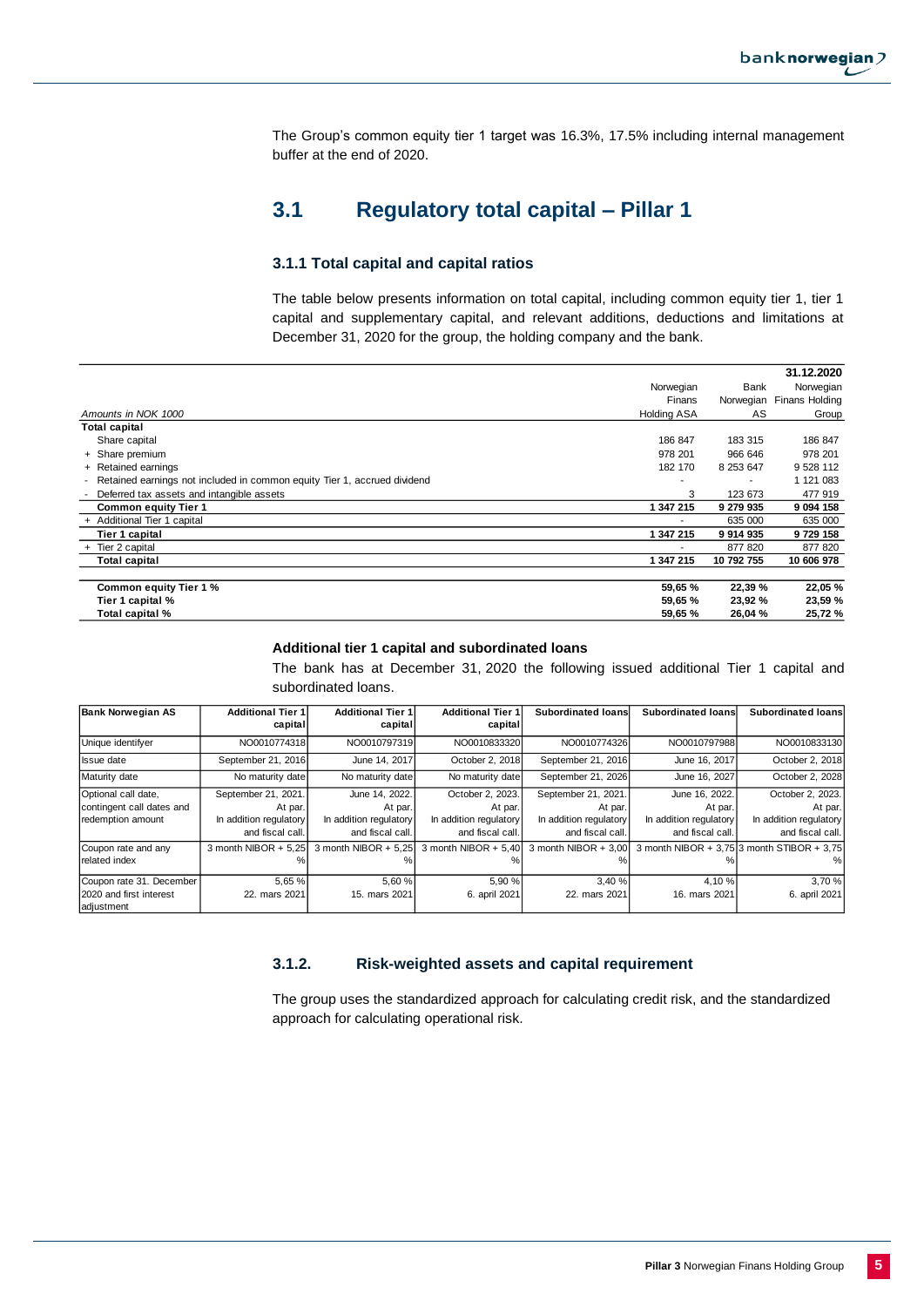

| Risk-weighted assets and capital requirement                 |                    |             | 31.12.2020               |
|--------------------------------------------------------------|--------------------|-------------|--------------------------|
|                                                              | Norwegian          | <b>Bank</b> | Norwegian                |
|                                                              | Finans             |             | Norwegian Finans Holding |
| Amounts in NOK 1000                                          | <b>Holding ASA</b> | AS          | Group                    |
|                                                              |                    |             |                          |
| <b>Risk-weighted assets</b>                                  |                    |             |                          |
| <b>Credit risk</b>                                           |                    |             |                          |
| Covered bonds                                                |                    | 939 778     | 939 778                  |
| + Regional governments or local authorities                  | ÷                  | 1 269 097   | 1 269 097                |
| + Institutions                                               | 725 950            | 764 928     | 563 273                  |
| + Corporates                                                 | 341 792            | 601         | $\sim$                   |
| + Loans to customers                                         | ٠                  | 23 960 025  | 23 960 025               |
| + Defaulted loans                                            | $\blacksquare$     | 5 996 989   | 5 996 989                |
| + Equity positions                                           | 1 190 240          | 50 642      | 50 642                   |
| + Other assets                                               | 558                | 376 124     | 376 681                  |
| + Operational risk                                           | ٠                  | 8 090 317   | 8 087 003                |
| + Market risk                                                |                    | 2788        | 2 7 8 8                  |
| Total risk-weighted assets                                   | 2 258 539          | 41 451 287  | 41 246 275               |
| <b>Capital requirement</b>                                   |                    |             |                          |
| Credit risk                                                  |                    |             |                          |
| Covered bonds                                                |                    | 75 182      | 75 182                   |
| + Regional governments or local authorities                  | $\blacksquare$     | 101 528     | 101 528                  |
| + Institutions                                               | 58 076             | 61 194      | 45 062                   |
| + Corporates                                                 | 27 343             | 48          | $\blacksquare$           |
| + Loans to customers                                         | ÷,                 | 1916802     | 1 916 802                |
| + Defaulted loans                                            | $\blacksquare$     | 479 759     | 479 759                  |
| + Equity positions                                           | 95 219             | 4 0 5 1     | 4 0 51                   |
| + Other assets                                               | 45                 | 30 090      | 30 135                   |
| + Operational risk                                           | ä,                 | 647 225     | 646 960                  |
| + Market risk                                                | $\blacksquare$     | 223         | 223                      |
| Minimum requirement total capital (Pillar 1) at 8%           | 180 683            | 3 316 103   | 3 299 702                |
| Combined total capital requirement (Pillar 1 and 2) at 19.8% | 458 483            | 8 186 840   | 8 146 349                |
|                                                              |                    |             |                          |
| Minimum common equity Tier 1 capital requirement at 4.5%     | 101 634            | 1865308     | 1856082                  |
| Additional Tier 1 capital at 1.5%                            | 45 171             | 829 026     | 824 926                  |
| Tier 2 capital at 2.0%                                       | 33 878             | 621 769     | 618 694                  |
| Capital conservation buffer at 2.5%                          | 56 463             | 1 036 282   | 1 031 157                |
| Systemic risk buffer at 3.0%                                 | 67 756             | 1 243 539   | 1 237 388                |
| Counter-cyclical buffer at 0.5%                              | 22 585             | 186 742     | 185 818                  |
| Pillar 2 requirement at 5.8%                                 | 130 995            | 2 404 175   | 2 392 284                |

The group has operations in Norway, Sweden, Denmark and Finland. COVID-19 and the resulting partial shutdown of Nordic societies led to a sharp drop in economic activity, and in March 2020 the countercyclical capital buffers were reduced in Norway, Sweden and Denmark from 2.5%, 2.5% and 1.0% to 1.0%, 0% and 0% respectively. At December 31, 2020 the entity-specific countercyclical capital buffer was 0.5% for the group and the bank, and 1.0% for the holding company.

## **3.2. Regulatory common equity tier 1 – Pillar 1 and Pillar 2**

The figure below provides a graphical presentation of the Group's capital situation with focus on common equity tier 1 at December 31, 2020. Numbers are in NOK million.

<span id="page-6-0"></span>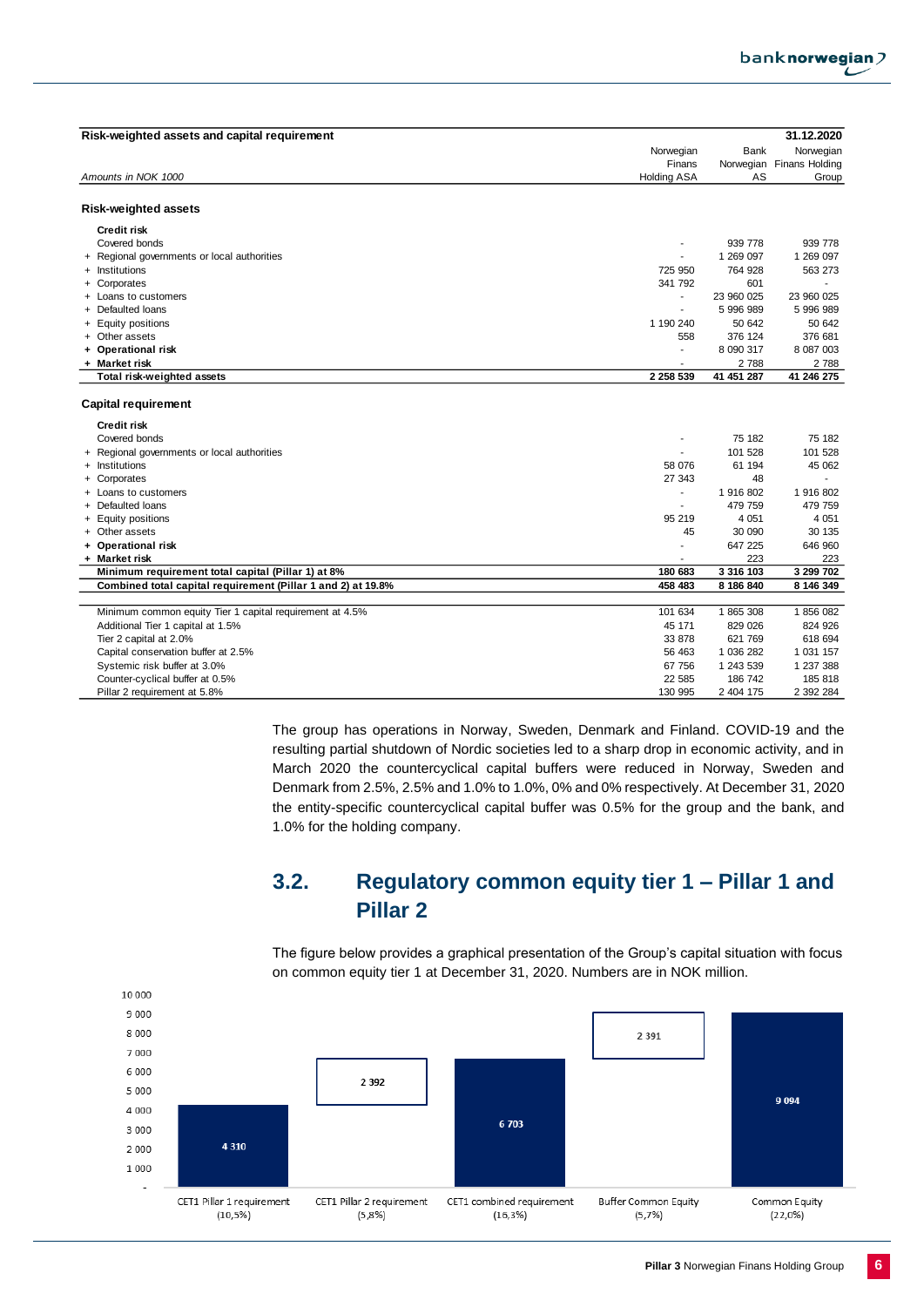## <span id="page-7-0"></span>**3.3 Leverage ratio**

Leverage ratio is calculated as the Group's tier 1 capital as a proportion of the Group's total exposure. The total exposure is defined as the sum of on-balance assets and off-balance undrawn credit lines, guarantees and undrawn limits. The Group is at December 31, 2020, subject to a minimum requirement of 5% leverage ratio.

The table below presents the leverage ratio at December 31, 2020 for the group, the holding company and the bank.

| Leverage ratio           |                    |            | 31.12.2020               |
|--------------------------|--------------------|------------|--------------------------|
|                          | Norwegian          | Bank       | Norwegian                |
|                          | Finans             |            | Norwegian Finans Holding |
| Amounts in NOK 1000      | <b>Holding ASA</b> | AS         | Group                    |
| <b>Tier 1 Capital</b>    | 1 347 215          | 9914935    | 9 729 158                |
| Off-balance sheet items  |                    | 4 909 760  | 4 909 760                |
| + On-balance sheet items | 2 985 834          | 62 831 960 | 62 277 814               |
| <b>Total exposure</b>    | 2 985 834          | 67 741 721 | 67 187 574               |
| Leverage ratio           | 45,12 %            | 14,64 %    | 14,48 %                  |

## **4. RISK MANAGEMENT AND CONTROL**

Over the past couple of years, the Bank has invested considerable resources in raising the bank's Risk Management Framework to EBA level. The bank's document hierarchy is illustrated below.

<span id="page-7-1"></span>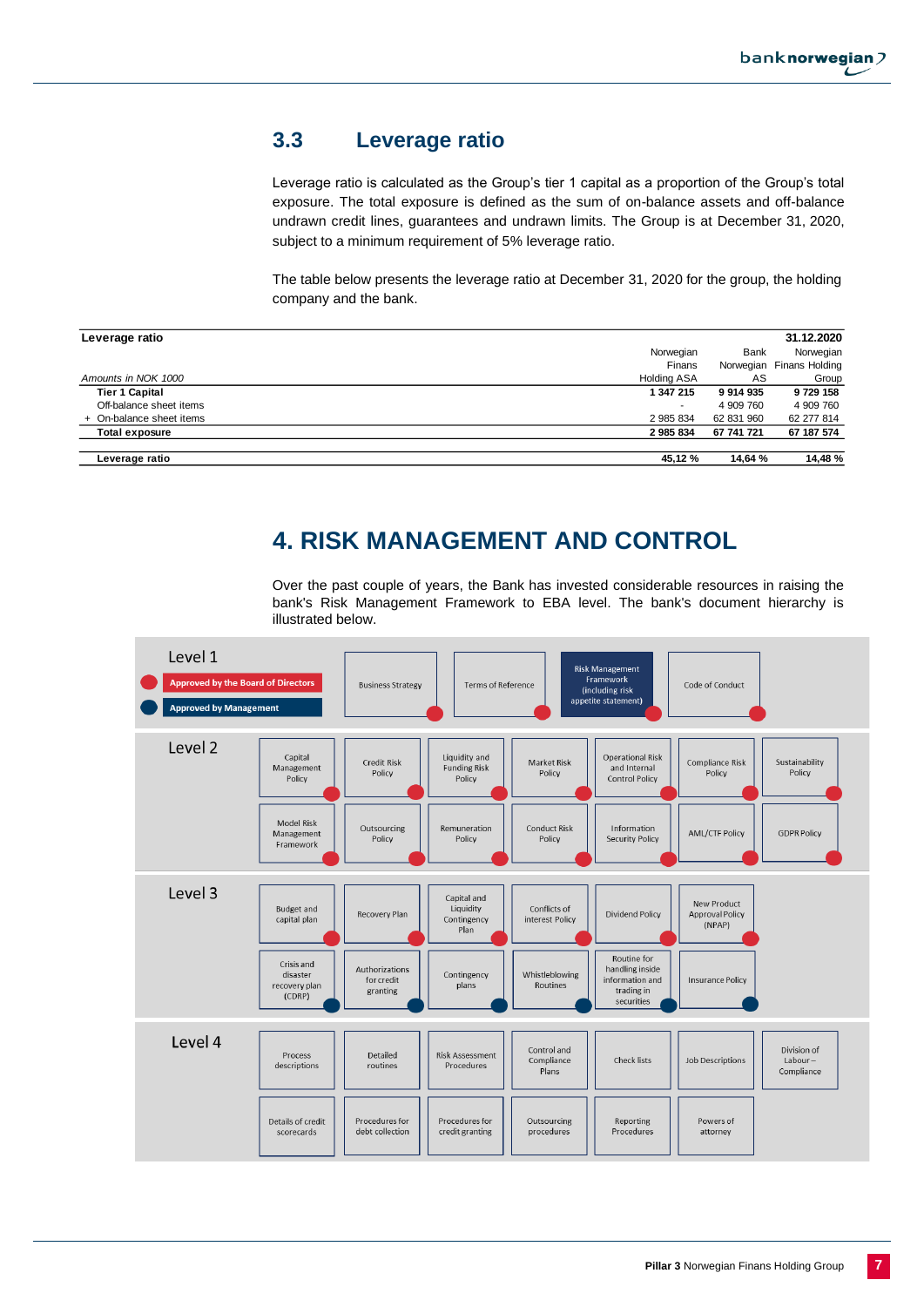### <span id="page-8-0"></span>**4.1 Purpose**

Sound risk and capital management are central to Bank Norwegian in terms of long-term value creation. Internal control aims to ensure efficient operation and proper management of risks of significance for the attainment of business goals.

This goal shall be achieved through:

- A strong organizational culture characterized by a high level of risk awareness.
- A good, holistic, and effective risk management.
- A good organization that ensures targeted and independent governance and control.
- A good understanding of the risks that drive earnings.
- Striving for optimal capital utilization within the framework of the adopted business strategy.
- Avoidance of unexpected individual events that can damage the Bank's financial position.

The bank has established a Board-approved Risk Management Framework with its own policies for all significant risks with associated risk appetite, key risk indicators (KRI) and tolerance levels. The overall purpose and objective of the Risk Management Framework is to provide guidance, principles and expectations for Bank Norwegian's Risk Management Processes and to ensure that material risks will be managed in accordance with Bank Norwegian's Business Objectives and Risk Appetite.

As outlined in the Risk Management Framework and in the business strategy, the Bank shall primarily generate earnings through exposure to unsecured lending in the retail segment. Other financial risks are limited by the defined risk limits. The risk limits are determined in relation to the Bank's buffer capital and risk-bearing capacity.

### <span id="page-8-1"></span>**4.2 Elements of the Bank's Risk Management**

In order to ensure sound management and control of risk, the bank relies on the following elements of the bank's Risk Management.

- Clear roles and responsibilities.
- Policies, guidelines, and procedures for managing and controlling risk.
- Strategic planning and capital planning.
- Reporting and monitoring.
- Recovery- and contingency plans.

#### **4.2.1 Roles and responsibilities**

Risk Management within Bank Norwegian is organized according to the three lines of defense governance model. The model shall ensure that responsibilities are appropriately allocated to all functions.

The first Line of Defense consist of Business units, Support Functions and Senior Management with exception of Risk Management and Compliance.

The Risk Management Function and Compliance function form the second line of defense, while the Internal Audit form the third line of defense. The Internal Audit Function is outsourced to BDO.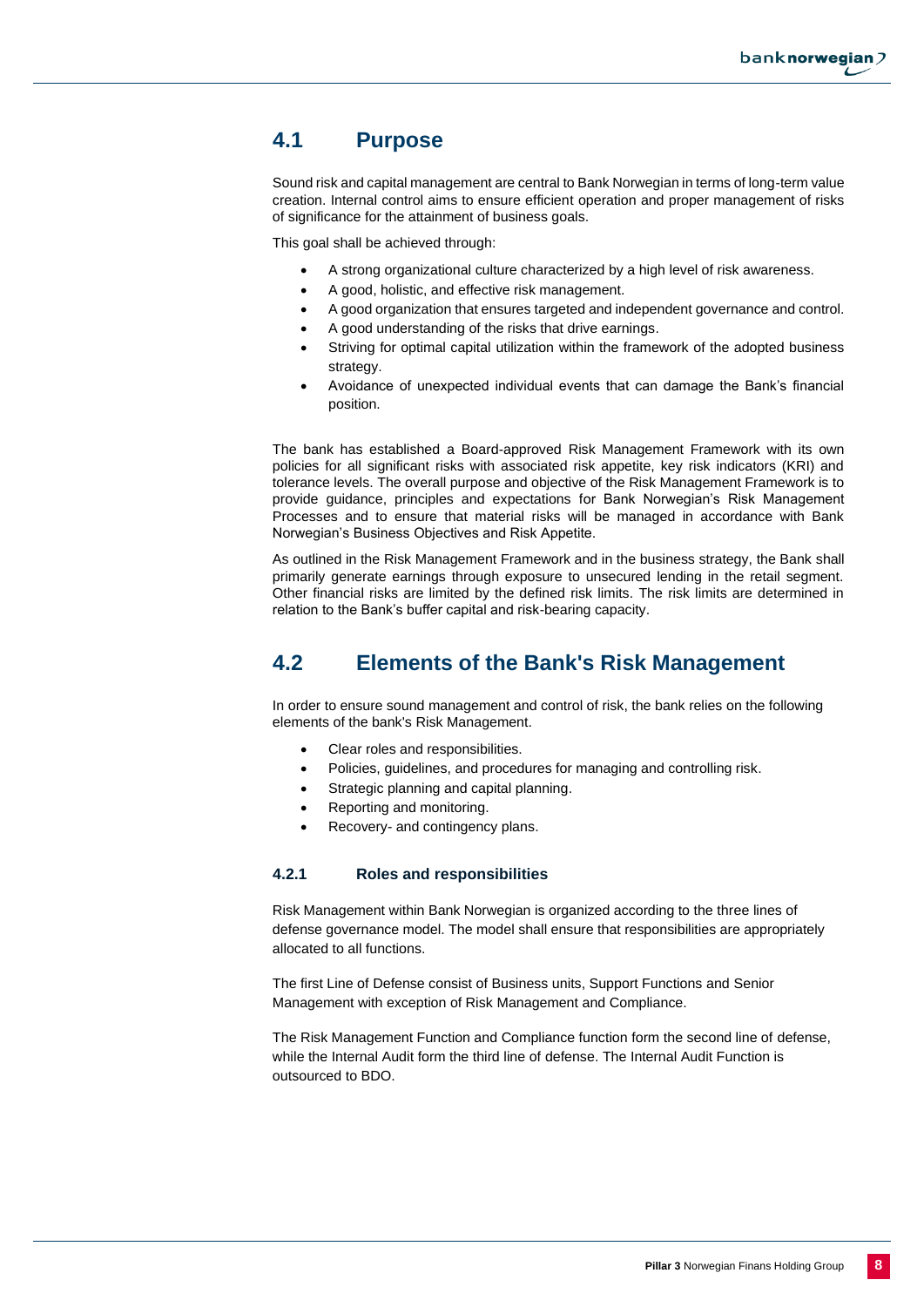

Illustration of governing bodies in the Norwegian Finans Holding Group.

The Board exercises supervision and shall ensure that the Bank has a sound system for managing and controlling risk. It defines overall goals, policies, guidelines and authorization for the Bank's Risk Management and control activities.

There are separate Risk and Audit committees. The Committees shall ensure that the Bank is audited effectively by an independent auditor and satisfactorily fulfils its financial reporting obligations under applicable laws and regulations, and that internal risk management and internal control systems function effectively.

The Remuneration Committee is a subcommittee of the Board of Directors of Bank Norwegian AS and is tasked with preparing matters for the Board concerning the bank's remuneration policy and determining the remuneration of the CEO.

The CEO shall ensure that the Board-approved objectives, guidelines and authorizations for the Bank's Risk Management and internal control are complied with and shall ensure the effective management and control of risk. Heads of departments that report to the CEO are responsible for the control, reporting and monitoring of self-imposed and statutory requirements.

The business divisions and staff units are responsible for Risk Management within their areas of responsibility. This means that the managers should make sure that proper Risk Management is established and executed, and that it is performed in accordance with the management documents, authorizations, routines, and instructions.

The Risk Department is responsible for the development and maintenance of the bank's credit models, adopted credit policies and associated procedures, as well as ensuring regular reporting and monitoring of credit risk.

The Finance Department is responsible for complying with the requirements and guidelines set out in the bank's policies for capital management, liquidity and funding risk, and market risk. The Finance Department shall ensure regular reporting and monitoring.

The Risk Management Function reports to the CEO and is responsible for independent control, monitoring and reporting to Senior management and the Board. The Head of Risk Management shall follow up the Bank's Risk Management Framework and related key risk indicators (KRI) for credit risk, liquidity- and funding risk, market risk, operational risk, as well as capital management and business risk. The Risk Management Function shall also ensure that all significant risks are identified, measured, and reported by the relevant units.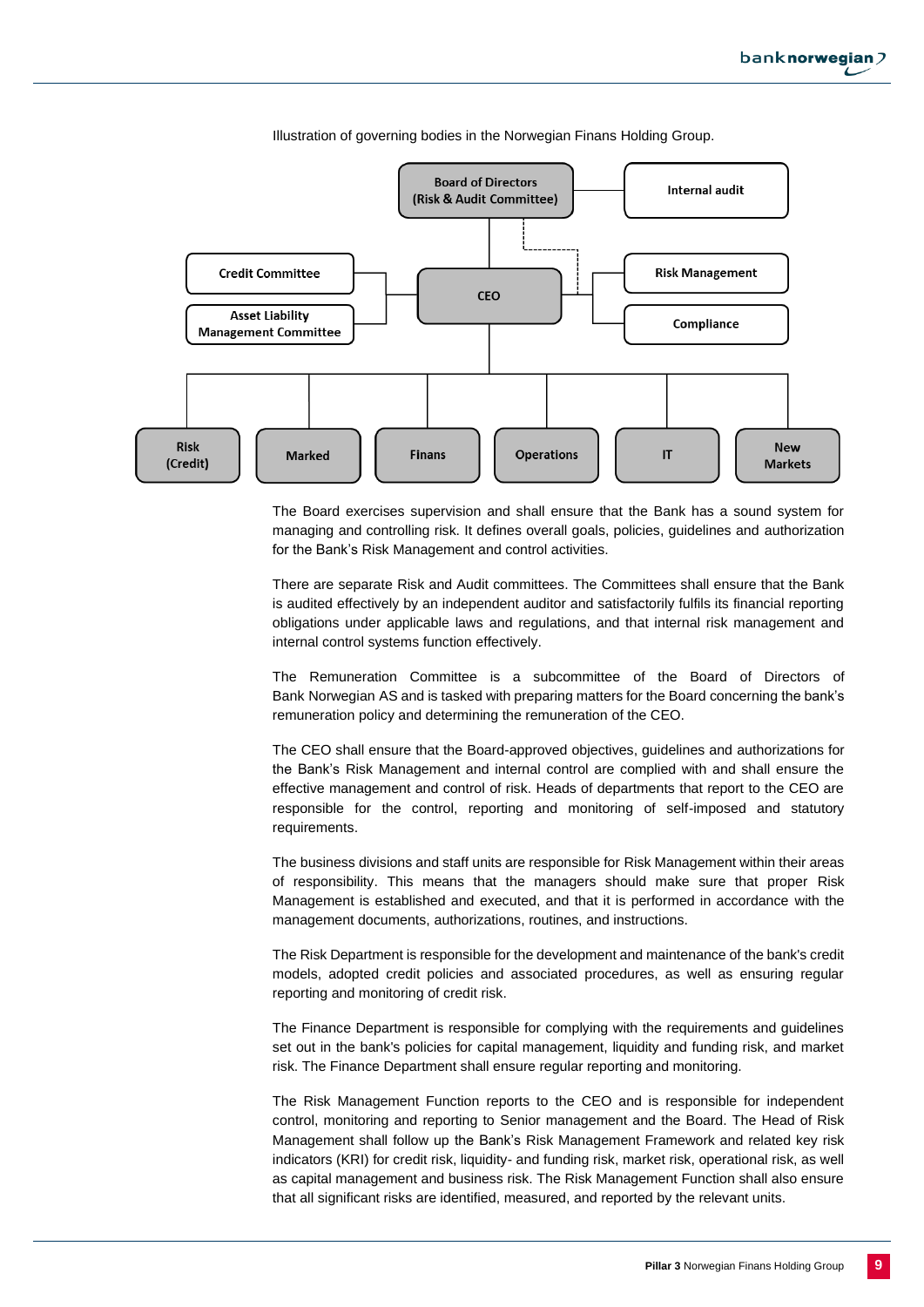The Compliance Function reports to the CEO and is responsible for independent control, monitoring and reporting of compliance with self-imposed and statutory requirements. The Chief Compliance Officer is responsible for following up key risk indicators (KRI) defined in the bank's compliance risk policy, as well as conduct risk policy.

The Internal Audit Function shall assist the Board and CEO in discharging their responsibilities for ensuring satisfactory internal control. It shall also assess the appropriateness and effectiveness of the Bank's management and control processes.

The Asset and Liability management committee is an advisory body to the CEO and shall ensure compliance of the CEO's responsibility for management and control of financial risk. The Asset and Liability management committee shall supervise the activities within funding, liquidity management and management of balance sheet products. Furthermore, the asset and liability management committee ensure control of reporting.

The Credit Committee is an advisory body for the CEO for credit decisions, the design of credit-related management documents, as well as for the practice of the bank's Credit Policy, guidelines, and routines.

#### **4.2.2 Policies, guidelines and procedures for managing and controlling risk**

The bank has established a Board-approved Risk Management Framework with its own policies for all significant risks with associated risk appetite, key risk indicators (KRI) and tolerance levels.

The bank has established policies for capital management, credit risk, liquidity and funding risk, operational risk and internal control, sustainability, GDPR, model risk, outsourcing, remuneration, conduct risk, information security, New Product Approval (NPAP), Anti-Money Laundering (AML) and Combating Financial Terrorism (CFT), conflicts of interest, insurance, and dividend. These policies and associated procedures and routines provide guidelines for the bank's efforts to identify and monitor various risks.

#### **4.2.3 Strategic planning and capital planning**

The Board approves strategic plans that are subject to ongoing review. The capital plan is a key element of the strategic planning process. Capital planning shall ensure adequate capitalization of the Bank beyond the legal minimum and demonstrate the expected capital requirements and plan for raising capital. The plan shall also demonstrate the need for debt financing during the period.

The bank's overall attitude to and principles for capital management are stated in the Capital Management Policy.

Determining the capital adequacy targets takes several factors into consideration, such as regulatory requirements, the bank's balance sheet management, earnings and retention of capital, credit practices and credit quality, risk diversification, ownership and access to capital. The Group's targets for common equity tier 1 and total capital adequacy shall ensure sufficient capital to meet government-imposed capital requirements and safeguard the protection of the Group's creditors.

The capital planning shall ensure solid capitalization of the bank beyond the legal minimum requirements and present the expected capital requirements and plan for the raising of capital over a five-year period. The plan shall also present the required need for debt financing in the period.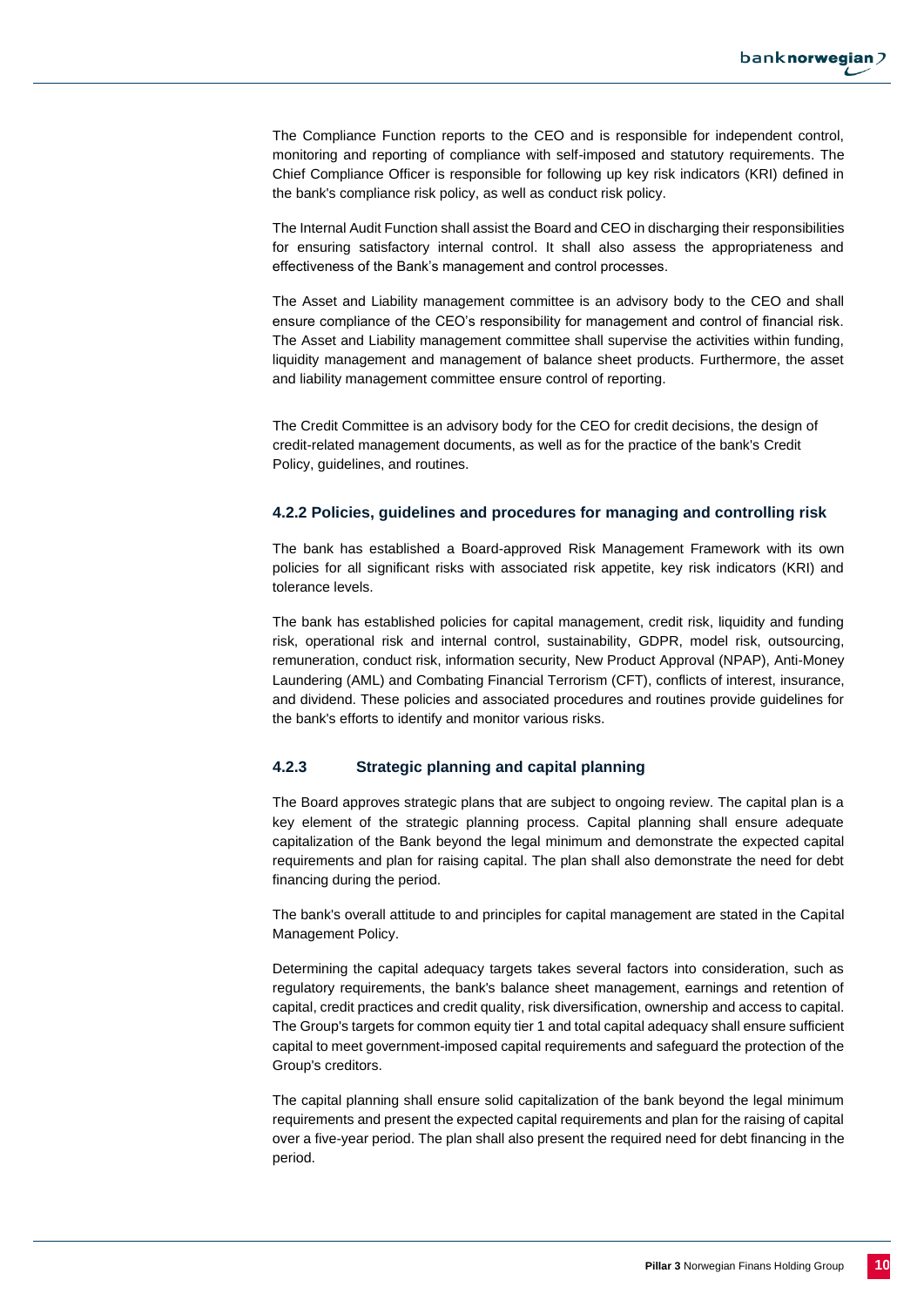The bank projects the expected development in capital adequacy and buffer capital on a quarterly basis with a five-year projection horizon, giving the administration and the board of directors a strong tool for managing and controlling risk.

#### **4.2.4 Reporting and monitoring**

Bank Norwegian has established a set of thresholds that are used to monitor and review the risk exposure compared to its risk appetite. The key risk indicators are followed up and reported according to a "traffic light approach" for each risk indicator.

The Risk Management Function are responsible for ongoing and periodic risk reporting, and for ensuring that all risk factors are within the approved risk limits.

The Risk appetite related to profitability and capital will be reported to the Board of Directors on a monthly basis. Other risk indicators impacting profits and capital are available through daily and weekly reports to the CFO and the executive management. The head of the risk management function is responsible for independent reporting to the Board at least every quarter.

#### **4.2.5 Recovery and contingency plans**

The Group has established a Board-approved recovery plan in addition to various contingency plans for ensuring sufficient capital and liquidity in the event that internal and/or external factors have a negative impact on the Bank's solvency or liquidity.

The Group has also prepared a "Crisis and Disaster Recovery Plan" (CDRP). CDRP is an overall plan that will function as a supporting document in the event of a crisis, and the document provides a complete overview of all the bank's current contingency plans (including disaster plans, recovery plans, etc.).

### <span id="page-11-0"></span>**4.3 Central risk groups**

The Group is exposed to a variety of risks where the main risk groups are:

- **System risk** is the risk that financial instability will disrupt the provision of financial services to an extent that can lead to significant negative effects on production and employment.
- **Credit risk** is the risk of losses resulting from a customer's or other counterparty's inability and/or unwillingness to fulfil its obligations.
- **Market risk** is the risk of losses due to changes in observable market prices, such as interest rates, share prices or currency rates.
- **Liquidity and funding risk** are the risk of being unable to fulfil obligations or finance assets, including desired growth, without significant extra costs.
- **Operational risk** is the risk of losses due to weak or inadequate internal processes or systems, human error, or external incidents.
- **Reputation risk** is the risk of a failure in earnings and access to capital due to failing confidence in the market, i.e. customers, counterparties, stock market and authorities.
- **Business and strategic risk** is the risk associated with unexpected income and cost fluctuations due to factors other than credit risk, market risk, and operational risk.
- **Compliance risk** is the risk that the Group will incur public sanctions/penalties, financial losses, or a damaged reputation as a result of a failure to comply with laws, regulations or guidelines from the authorities.
- **Conduct risk** is the risk of loss of license, other public sanctions or criminal sanctions, loss of reputation or financial loss as a consequence of the bank's business methods or the employees' conduct materially jeopardizing customers' interests or the integrity of the market.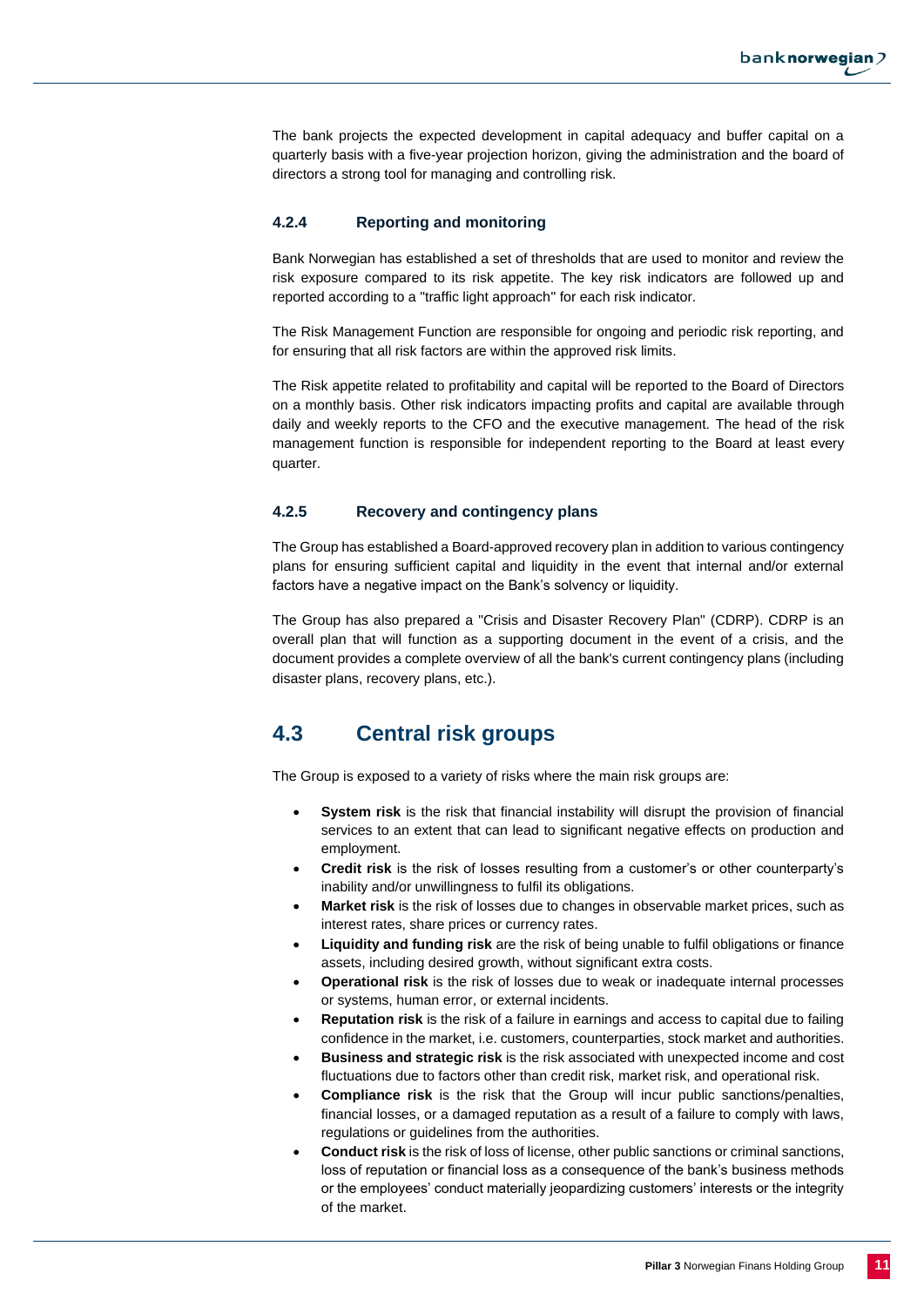

- **Regulatory risk** is the risk that changes to the regulatory framework significantly affect the bank's profitability, capital requirements or framework conditions in a negative way.
- **Sustainability risk (ESG risk)** is divided into the following three categories:
- The risk of loss as a result of changes in natural, climate and/or environmental conditions (E).
- The risk of loss due to non-compliance with regulatory requirements or market expectations related to human rights, labour rights and good business practice (S).
- The risk of loss due to non-compliance with regulatory requirements or market expectations of governance and control (G).

## <span id="page-12-0"></span>**4.4. Internal Capital Adequacy Assessment Process (ICAAP)**

In accordance with section 13-6 (1) of the Financial Institutions Act, the bank shall at all times keep an overview of its risk and assess whether the capitalization is reasonable according to the risk level. Based on this, the Bank conducts annually an internal capital adequacy assessment process (ICAAP) consisting of both a risk management and a capital management part, both of which are based on an overall target and strategy process.

The purpose of the capital assessment process is to ensure a structured and documented process for assessing the Group's risk profile in order to ensure that the Group has sufficient capital to cover the risk associated with the business. The process shall be integrated into the Group's other management processes.

In summary, the process can be illustrated as follows:



The ICAAP shall be based on the Group's business strategy, risk strategy and associated risk appetite. In this context, reference is made to the Risk Management Framework (RMF) and associated document hierarchy.

The Bank's risk assessment is based on the Bank's financial position (earnings, balance sheet and capital adequacy) at the reporting date and forecasts for the current year, as well as projections for the subsequent 3-4 years.

The Bank shall conduct an evaluation of the Group's governance and control of all risks at the reporting date, while the results of prepared stress tests shall be assessed as part of the Bank's overall capital requirement.

Annually the bank prepares an ICAAP document documenting analyzes and conclusions. An independent risk report shall be reported to the Board every quarter. The risk report shall show the status of all key risk indicators described in the Bank's RMF, as well as an overall risk assessment of all risk areas. In addition, the Board shall be submitted updated calculations of regulatory capital requirements and associated pillar 2 calculations as well.

ICAAP shall form the basis for updating the Group's capital plan, revising the risk strategies and policy documents.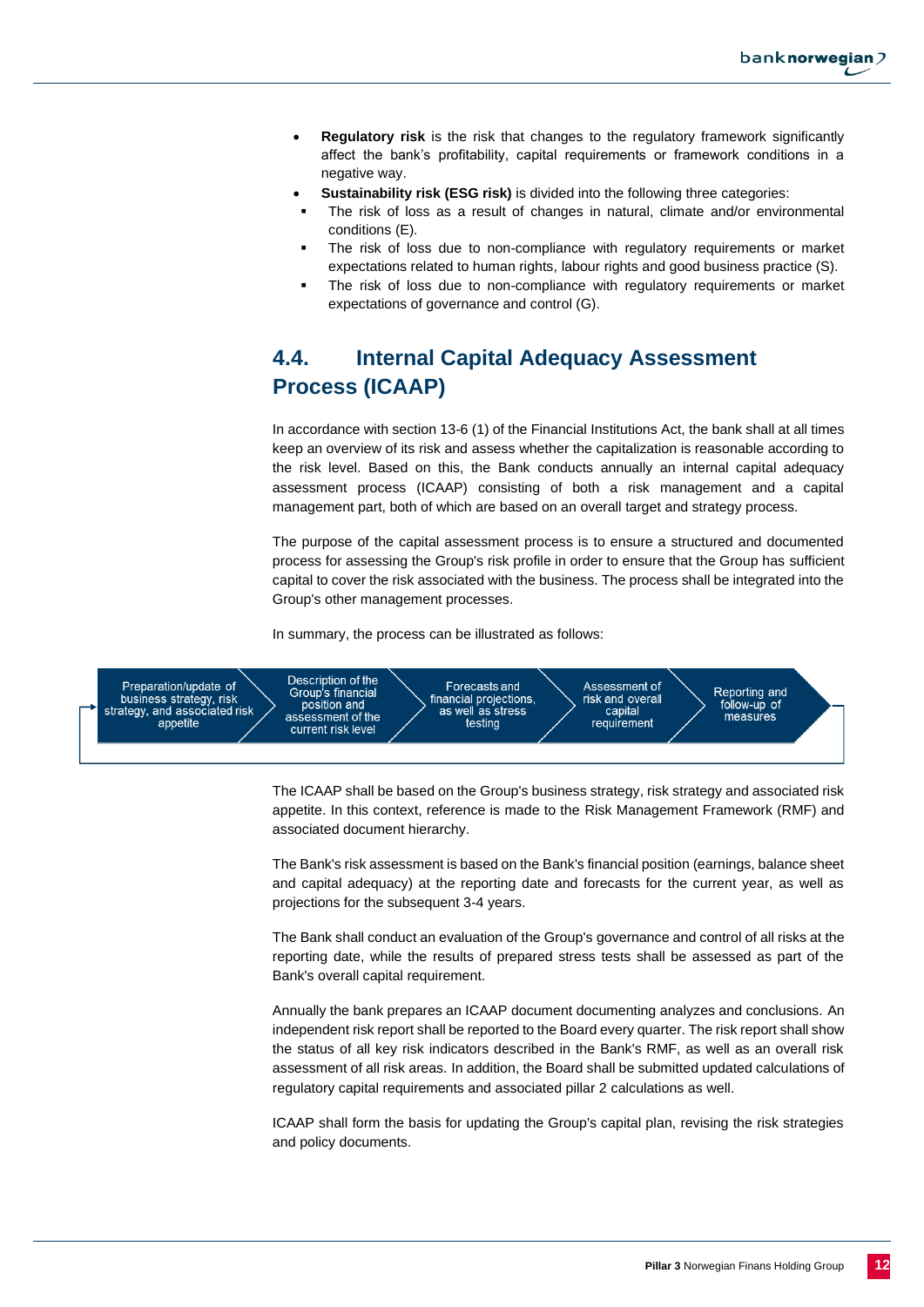### <span id="page-13-0"></span>**4.5. Remuneration**

Bank Norwegian's remuneration policy is practiced in accordance with the rules and guidelines laid down in the Financial Institutions Act and the Financial Institutions Regulations.

Guidelines for salaries to Senior Management are intended to contribute to long-term value creation for shareholders and to ensure healthy and efficient risk management.

For details regarding remuneration to Senior Management, please refer to note 18 in the Group's annual report.

## <span id="page-13-1"></span>**5. CREDIT RISK**

The greatest financial risk exposure in Bank Norwegian is credit risk in its lending portfolio. Credit risk is defined as the risk of loss due to customers or counterparties being unable or unwilling to meet their financial obligations.

The bank's business objective is primarily to receive customer deposits and to offer credits the retail market. Credit risk is therefore a source of revenue and a strategic risk for the bank. Bank Norwegian offers only unsecured loans and credit cards, and credit risk will thus constitute the main component of the bank's total risk.

### <span id="page-13-2"></span>**5.1 Management and control**

Credit risk in the Group shall be managed in accordance with the requirements and recommendations in:

- Financial Institutions Act.
- CRR/CRD IV Regulation.
- The Financial Supervisory Authority of Norway's methodology for risk-based supervision.
- Key recommendations from the EBA.

The Board of Directors of Bank Norwegian sets long-term targets for the risk profile through the Risk Management Framework and associated risk appetite. The Risk Management Framework shall form a holistic and balanced view of the risk in the business, while the bank's Credit Risk Policy and Capital Management Policy defines maximum limits for credit exposure. Limits have been set for annual loan growth (in % of gross loans), probability of default (PD), non-performing loans (stage 3) as a proportion of total loans, and Coverage Ratio.

The risk is continuously managed in line with the board approved Risk Management Framework with associated Credit Risk Policy, routines, and guidelines for granting credit, as well as various reporting and follow-up requirements.

Bank Norwegian's internal models for risk classification of customers are subject to continual improvement and testing. The risk classification systems are used for decision support, monitoring and reporting. The risk parameters used in the classification systems are an integrated part of the credit process and ongoing risk monitoring, including the follow-up of credit strategies.

The Bank's credit guidelines are based on automated rules where the applicant receives an automatic rejection or a conditional grant at the time of application. The credit allocations are based on a qualitative and quantitative analysis with a positive conclusion about the customer's future willingness to pay and ability to pay. The analysis of willingness to pay identifies the characteristics of the customer that predict future payment conduct, while the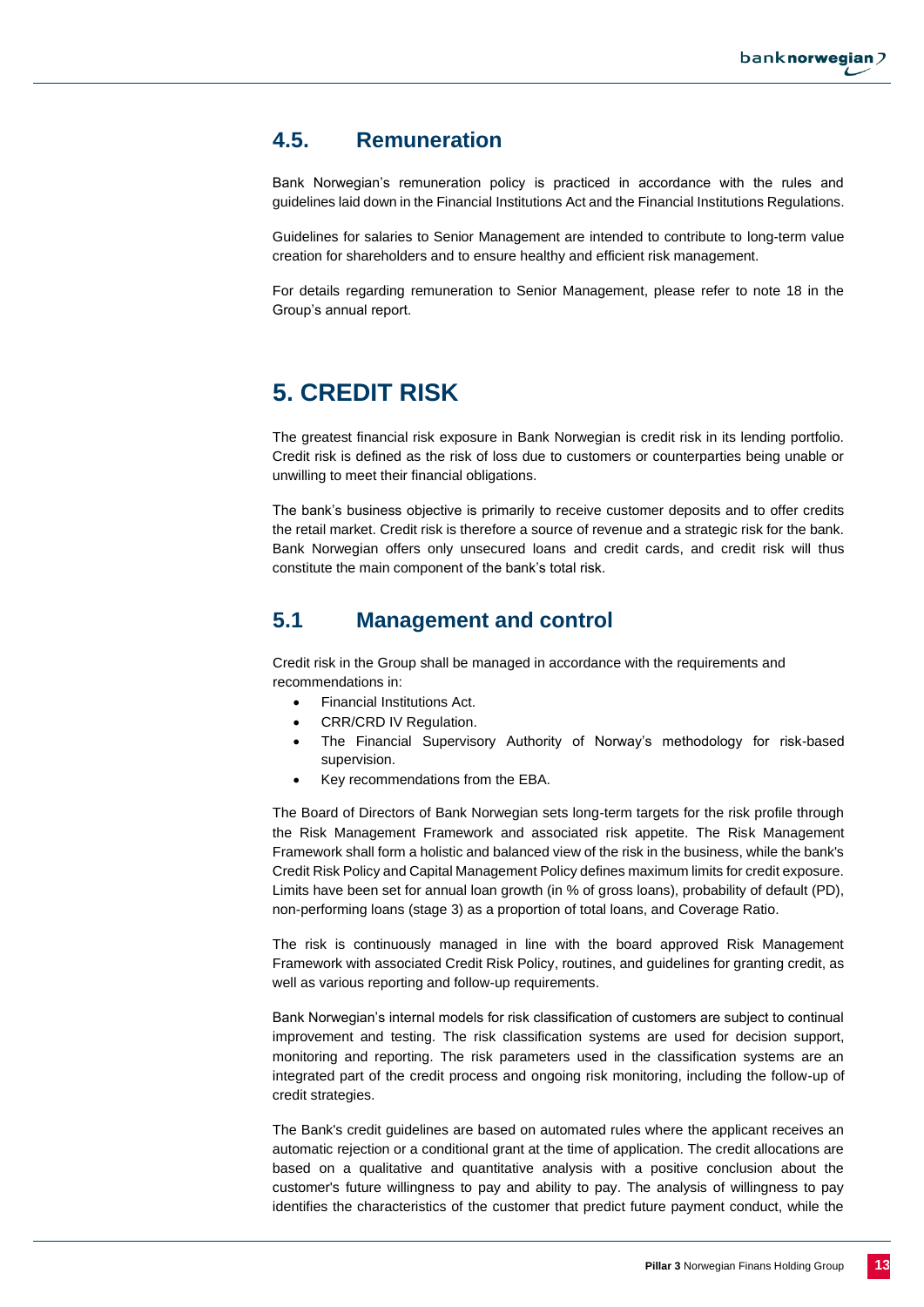analysis of the customer's ability to repay is a quantitative evaluation of the customer's ability to repay his/ her obligations, given the customer's current and anticipated future financial situation. The case handler's role is to subsequently check if the preconditions for the conditional approval are present.

The bank's portfolio of interest-bearing securities also entails a credit risk but is followed up through the Bank's Market Risk Policy.

### <span id="page-14-0"></span>**5.2 Expected Credit Losses and IFRS 9**

The bank uses in-house developed models for calculating credit risk at the portfolio level and in the granting process.

The expected credit loss (ECL) is calculated in accordance with IFRS 9. Stage 1 is not impaired and uses a 12-month ECL calculation. Stage 2 has a significant increase in credit risk since its origination, according to defined triggers, and uses the lifetime approach to ECL calculation. Stage 3 is impaired with the 90 days past due definition and calculates the ECL based on the lifetime approach.

A significant increase in credit risk (SICR) is assessed on several criteria such as default of another product, previous default, forbearance, as well as late payment beyond 30 days after invoice due date. The most important factor for the assessment of a significant increase in credit risk is a comparison between the lifetime probability of default (PD) at origination and the lifetime PD at the reporting date, as this signifies an increased risk based on all factors in the behavior models including the macro impact.

During the fourth quarter of 2020, the bank has redeveloped the lifetime PD models for all products and countries to align better with the new macro deliveries and the new trigger models. To counter previous deficiencies in a step-model, the bank is introducing a continuous trigger model to capture any significant increase across the entire range of annualized PDs.

The trigger-model utilizes an assessment of the forward-looking lifetime of the exposure, considering the probability of early repayment and the lifetime PDs on the exposure. Both the lifetime PD at the reporting date and the lifetime PD at origination are annualized according to the estimated remaining lifetime.

### **5.3 Loan portfolio information**

#### **5.3.1 Gross loans and loan loss allowance by customers and geography**

<span id="page-14-1"></span>

|                                              |            |           |            |             |         |                     |           | 31.12.2020 |
|----------------------------------------------|------------|-----------|------------|-------------|---------|---------------------|-----------|------------|
|                                              |            |           |            |             |         | Loan loss allowance |           |            |
| Amounts in NOK 1000                          | Stage 1    | Stage 2   | Stage 3    | Gross Ioans | Stage 1 | Stage 2             | Stage 3   | Total      |
| Instalment Ioans Norway                      | 7 329 966  | 882 867   | 3 062 106  | 11 274 938  | 47 469  | 51 317              | 1 077 942 | 10 098 211 |
| Credit card loans Norway                     | 4 381 127  | 304 772   | 913 338    | 5 599 237   | 27 199  | 23 940              | 381 345   | 5 166 754  |
| Instalment Ioans Sweden                      | 2 962 324  | 446 295   | 851 721    | 5 260 340   | 48 005  | 56 956              | 846 519   | 4 308 860  |
| Credit card loans Sweden                     | 2 093 625  | 302 973   | 519 021    | 2915620     | 22 235  | 30 218              | 251 079   | 2 612 089  |
| Instalment Ioans Denmark                     | 3416011    | 138 711   | 1 164 081  | 4 718 803   | 62 827  | 23 649              | 645 408   | 3 986 919  |
| Credit card loans Denmark                    | 674 074    | 23 054    | 194 371    | 891 499     | 14 179  | 3 2 1 1             | 84 768    | 789 341    |
| Instalment Ioans Finland                     | 6865633    | 793 532   | 2 123 998  | 9 783 164   | 170 791 | 131 481             | 747 056   | 8 733 835  |
| Credit card loans Finland                    | 727 252    | 389 833   | 317 656    | 2 434 741   | 19 934  | 51 942              | 115 186   | 2 247 680  |
| Total                                        | 29 450 012 | 3 282 038 | 10 146 292 | 42 878 342  | 412 638 | 372 713             | 4 149 303 | 37 943 688 |
| Loan loss allowance coverage ratio per stage |            |           |            |             | 1.40%   | 11.36 %             | 40,89 %   |            |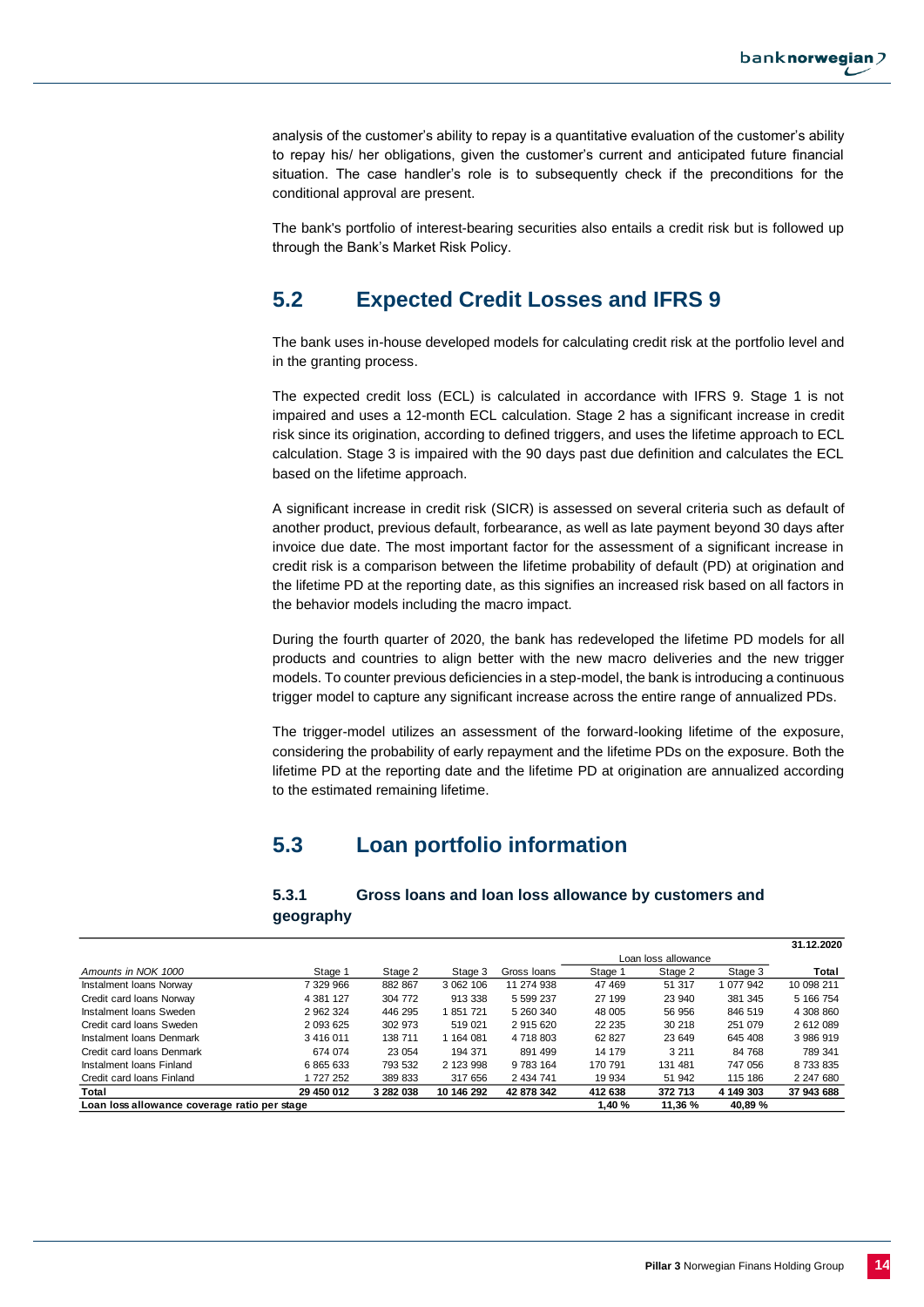| Amounts in NOK 1000                                               |                |                                                                                                                                                                                                                                                                                                                                                                                                                                                                                                                                                  | Stage 1                             | Stage 2    | Stage 3               | Total                 |
|-------------------------------------------------------------------|----------------|--------------------------------------------------------------------------------------------------------------------------------------------------------------------------------------------------------------------------------------------------------------------------------------------------------------------------------------------------------------------------------------------------------------------------------------------------------------------------------------------------------------------------------------------------|-------------------------------------|------------|-----------------------|-----------------------|
| Loan loss allowance as at 1.1.20                                  |                |                                                                                                                                                                                                                                                                                                                                                                                                                                                                                                                                                  | 365 055                             | 486 167    | 2 744 186             | 3 595 408             |
|                                                                   |                |                                                                                                                                                                                                                                                                                                                                                                                                                                                                                                                                                  |                                     |            |                       |                       |
| Transfers:                                                        |                |                                                                                                                                                                                                                                                                                                                                                                                                                                                                                                                                                  |                                     |            |                       |                       |
| Transfers between Stage 1 and Stage 2                             |                |                                                                                                                                                                                                                                                                                                                                                                                                                                                                                                                                                  | $-25831$                            | 181 041    |                       | 155 210               |
| Transfers between Stage 1 and Stage 3                             |                |                                                                                                                                                                                                                                                                                                                                                                                                                                                                                                                                                  | $-23045$                            | $\sim$     | 432 959               | 409 914               |
| Transfers between Stage 2 and Stage 1                             |                |                                                                                                                                                                                                                                                                                                                                                                                                                                                                                                                                                  | 72 503                              | $-170.930$ | $\sim$                | -98 427               |
| Transfers between Stage 2 and Stage 3                             |                |                                                                                                                                                                                                                                                                                                                                                                                                                                                                                                                                                  | $\blacksquare$                      | -181 336   | 602 286               | 420 950               |
| Transfers between Stage 3 and Stage 2                             |                |                                                                                                                                                                                                                                                                                                                                                                                                                                                                                                                                                  | $\sim$                              | 16 482     | -80 782               | $-64300$              |
| Transfers between Stage 3 and Stage 1                             |                |                                                                                                                                                                                                                                                                                                                                                                                                                                                                                                                                                  | 4 4 6 2                             | $\sim$     | -70 803               | $-66341$              |
| New financial assets issued                                       |                |                                                                                                                                                                                                                                                                                                                                                                                                                                                                                                                                                  | 60 298                              | 45 179     | 50 983                | 156 461               |
| Financial assets derecognized in the period                       |                |                                                                                                                                                                                                                                                                                                                                                                                                                                                                                                                                                  | -55 059                             | -45 240    | $-106078$             | -206 378              |
| Changes due to modifications that did not result in derecognition |                |                                                                                                                                                                                                                                                                                                                                                                                                                                                                                                                                                  | 14 254                              | 41 351     | 1 209 900             | 1 265 506             |
| Charge-off<br>Loan loss allowance as at 31.12.20                  |                |                                                                                                                                                                                                                                                                                                                                                                                                                                                                                                                                                  | $\overline{\phantom{a}}$<br>412 638 | 372 713    | -633 348<br>4 149 303 | -633 348<br>4 934 654 |
|                                                                   |                |                                                                                                                                                                                                                                                                                                                                                                                                                                                                                                                                                  |                                     |            |                       |                       |
|                                                                   | 5.4            | Use of official rating for the purpose of capital                                                                                                                                                                                                                                                                                                                                                                                                                                                                                                |                                     |            |                       |                       |
|                                                                   | adequacy       |                                                                                                                                                                                                                                                                                                                                                                                                                                                                                                                                                  |                                     |            |                       |                       |
|                                                                   |                | By using the standardized approach, capital requirements may be dependent upon the<br>counterpart's official rating. Official rating will not be relevant for the bank's loan customers<br>but may be applicable for issuers of securities for the bank's liquidity placements. In such<br>instances will either Standard & Poor's, Moody's and/or Fitch be relevant.                                                                                                                                                                            |                                     |            |                       |                       |
|                                                                   | 5.5            | <b>Capital requirement</b>                                                                                                                                                                                                                                                                                                                                                                                                                                                                                                                       |                                     |            |                       |                       |
|                                                                   |                | As stated in Chapter 3.1.2, the minimum requirement for the Group's capital requirement (8%)<br>amounts to NOK 2,653 million at December 31, 2020. Considering buffer requirements (Pillar<br>1), Pillar 2 requirements, as well as internal management buffer, the bank must effectively<br>keep NOK 6,549 million in common equity tier 1 capital for the Group's credit risk (19.8%).                                                                                                                                                         |                                     |            |                       |                       |
|                                                                   |                | <b>6. OPERATIONAL RISK</b>                                                                                                                                                                                                                                                                                                                                                                                                                                                                                                                       |                                     |            |                       |                       |
|                                                                   |                | Operational risk is the risk of losses resulting from:                                                                                                                                                                                                                                                                                                                                                                                                                                                                                           |                                     |            |                       |                       |
|                                                                   | ٠<br>$\bullet$ | People: violations of routines/guidelines, lack of competence, unclear policy, strategy<br>or routines, internal failures.<br>Systems: failure of ICT and other systems.                                                                                                                                                                                                                                                                                                                                                                         |                                     |            |                       |                       |
|                                                                   | ٠              | External causes: crime, natural disasters, or other external causes.                                                                                                                                                                                                                                                                                                                                                                                                                                                                             |                                     |            |                       |                       |
|                                                                   | 6.1            | <b>Management and control</b>                                                                                                                                                                                                                                                                                                                                                                                                                                                                                                                    |                                     |            |                       |                       |
|                                                                   | position.      | The process for managing operational risk shall, insofar as it is possible, ensure that no<br>individual incidents caused by operational risk seriously damage the Bank's financial                                                                                                                                                                                                                                                                                                                                                              |                                     |            |                       |                       |
|                                                                   |                | The management of operational risk is based on the Policy for Operational Risk and Internal<br>Control. Risk assessments are carried out both at the overall level, but also within different<br>processes that the Bank is exposed to at all times. Special systems have been established<br>for following up risk assessment control measures and improvement measures, as well as<br>for reporting adverse events. Incidents that have impacted or could impact the Bank's<br>profitability and/or reputation are systematically followed up. |                                     |            |                       |                       |

#### **5.3.2 Changes in loan loss allowance in the period**

### <span id="page-15-0"></span>**5.4 Use of official rating for the purpose of capital adequacy**

### <span id="page-15-1"></span>**5.5 Capital requirement**

## <span id="page-15-2"></span>**6. OPERATIONAL RISK**

- **People:** violations of routines/guidelines, lack of competence, unclear policy, strategy or routines, internal failures.
- **Systems:** failure of ICT and other systems.
- **External causes:** crime, natural disasters, or other external causes.

### <span id="page-15-3"></span>**6.1 Management and control**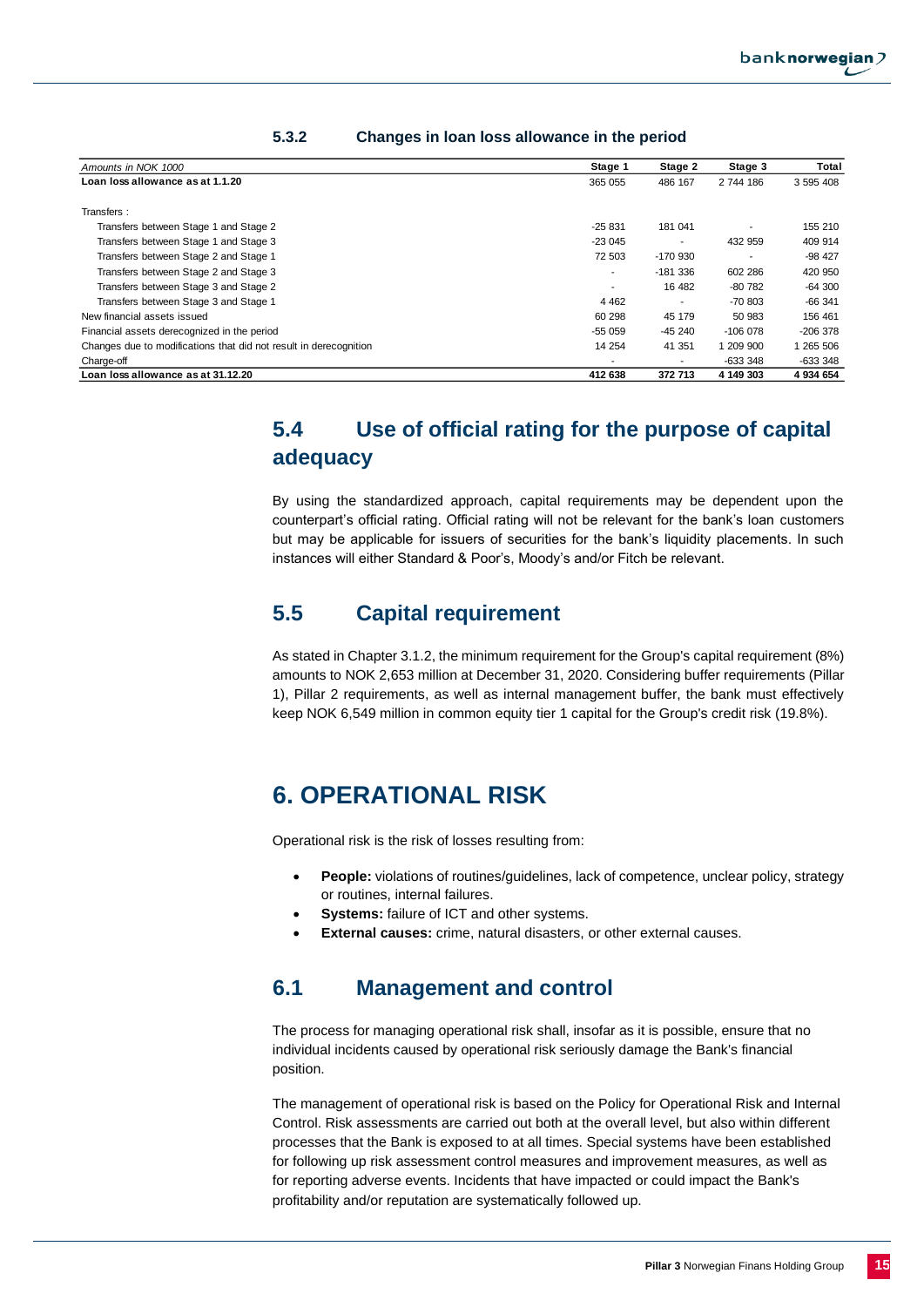In addition to an annual review of significant operational risks and control measures, management performs a continuous evaluation of the operational risk situation, and risk reducing measures are implemented as necessary. Ongoing reporting of operational loss incidents and internal control deviations is made to management and the Board.

The Bank's operating concept is based to a large extent on the purchase of services from external suppliers. The agreements contain provisions relating to quality standards and are continuously followed up by the Bank in accordance with the outsourcing guidelines.

Given the risk inherent in using Information and communications technology (ICT), this area is subject to continuous monitoring. ICT-related Key Risk Indicators (KRIs) are closely monitored and included in the bank's risk reporting to the Board and executive management team. The Internal Audit also carries out independent reviews and tests of the Bank's security in the area.

## <span id="page-16-0"></span>**6.2 Capital requirement**

The capital requirement for operational risk is calculated using the standardized approach.

The table below presents increasing commitment amount in recent years due to solid revenue growth in the period. In addition, the Group has in December 2020, changed the timing of the annual update of the operational risk calculation from January in the following year to December in the current year, so that at 31 December 2020, the exposure amount includes the average of the financial years 2018-2020.The risk weight is set at 150% and the minimum requirement for the Group's capital (8%) amounts to NOK 647 million at December 31, 2020. Considering buffer requirements (Pillar 1), Pillar 2 requirements and internal management buffer, the bank must effectively hold NOK 1,597 million in common equity tier 1 for the Group's operational risk (19.8%).

#### **Operational risk**

<span id="page-16-1"></span>

| Amounts in NOK 1000   | Norwegian Finans Holding Group |                      |                          |  |  |
|-----------------------|--------------------------------|----------------------|--------------------------|--|--|
|                       |                                |                      | <b>Requirement total</b> |  |  |
| Year                  | Exposure                       | Risk-weighted assets | capital at 8%            |  |  |
| 2018                  | 4 948 831                      | 7 423 247            | 593 860                  |  |  |
| 2019                  | 5 582 477                      | 8 373 716            | 669 897                  |  |  |
| 2020                  | 5 642 698                      | 8 4 64 0 46          | 677 124                  |  |  |
| Average at 31.12.2020 | 5 391 335                      | 8 087 003            | 646 960                  |  |  |

## **7. MARKET RISK**

Market risk is the risk of loss due to changes in observable market variables such as interest rates, foreign exchange rates and shares/equity instruments. The risk associated with falls in value in the real estate market is also included in market risk. The same applies to the risk of changes in the market value of bonds, certificates and funds as a consequence of general changes in credit spreads (spread risk).

### <span id="page-16-2"></span>**7.1 Management and control**

The management of market risk is based on the Board approved Policy for Market Risk, which sets limits to the exposure in various risk categories. Risk exposure and development are continuously monitored and reported to the Board and executive management team.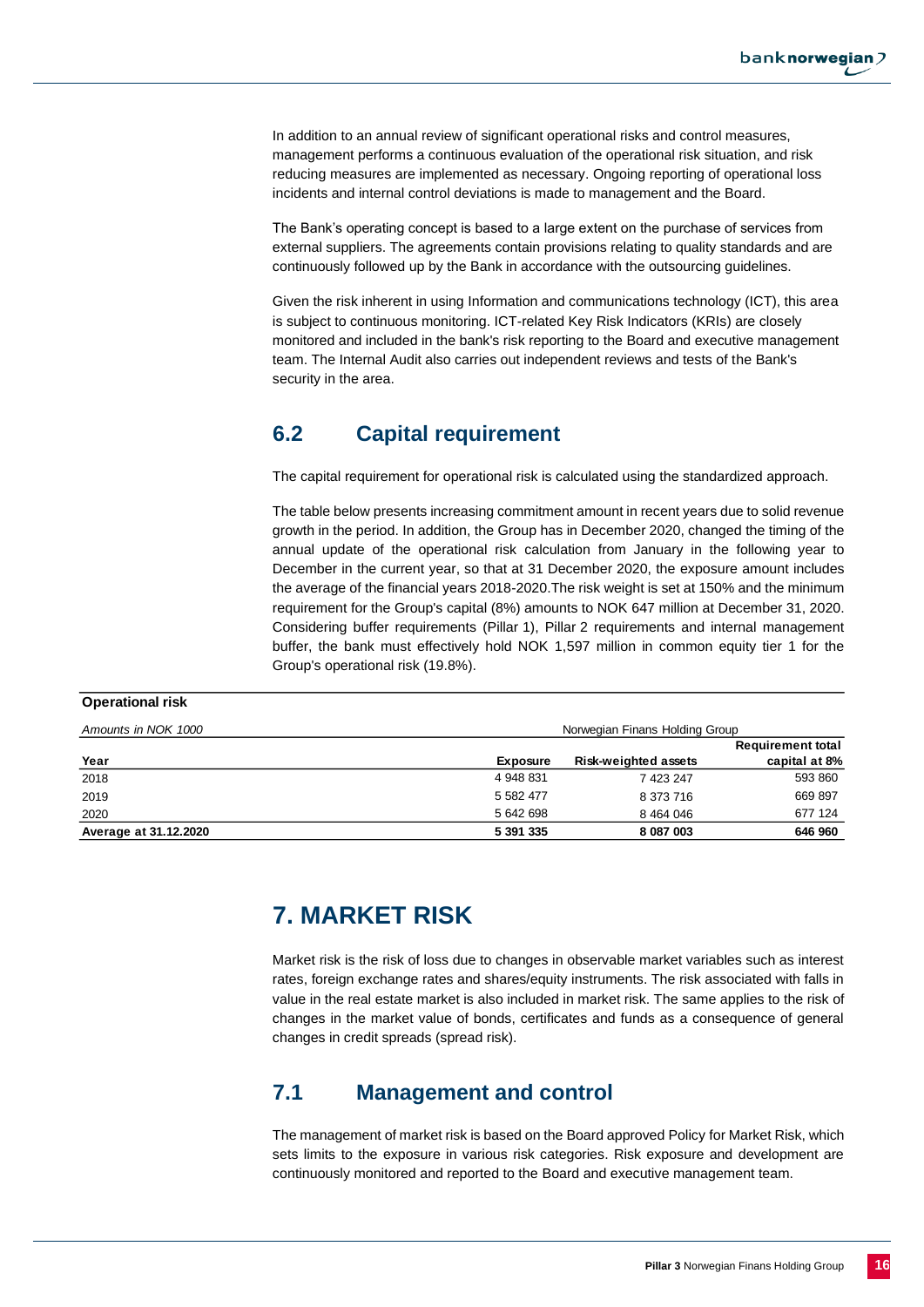Interest rate risk arises as a result of the balance sheet items having different remaining interest rate commitment terms. The Board of Directors has adopted limits for the total interest rate risk, both in the accounting and economic perspective. Economic interest rate risk is an expression of actual interest rate risk, while accounting interest rate risk includes those items that are recognized at fair value in the balance sheet.

The bank's investment portfolio is mainly invested with short interest rates. The bank only offers products with administratively set interest rates and no fixed interest rates are offered. The interest rate fixing in the Bank's financial instruments and products is largely coincident in the economic perspective, where the administrative interest rate risk has been taken into account, i.e. the effect of the fact that in practice there will be a lapse between a change in markets interest rates and the bank having adjusted the terms and conditions for deposits and loans at floating rates of interest. Any exposure beyond the interest rate risk limits shall be hedged with hedging instruments. Interest rate risk is closely followed by both first and second line and the exposure are regularly reported to the Board and executive management team.

Currency risk arises because the bank has differences between assets and liabilities in each currency. Board approved limits have been established for the net exposure in each currency, as well as the limits for aggregate net currency exposure. The Bank's framework defines quantitative targets for maximum net exposure in currency, measured in NOK.

Through its core business, the Bank has currency exposure in SEK, DKK and EUR and currency exposure is hedged using forward exchange contracts.

The Bank has no market risk associated with real estate and limited equity risk.

### <span id="page-17-0"></span>**7.2 Exposure and capital requirements**

At December 31, 2020, the Group has no trading portfolio and therefore no market risk is calculated under Pillar 1. Capital requirements for the bank's interest portfolio and equity positions are instead included as credit risk in a regulatory context.

#### **7.2.1 Market risk related to interest rate risk**

The table below shows the effect on profit after tax at December 31, based on a one percentage point parallel shift in the yield curve.

|                                                                                                   | Interest rate risk, 1% change |          |
|---------------------------------------------------------------------------------------------------|-------------------------------|----------|
| Amounts in NOK 1000                                                                               | 2020                          | 2019     |
| Cash and deposits with the central bank                                                           | -1                            | -1       |
| Loans and deposits with credit institutions                                                       | $-57$                         | -43      |
| Loans to customers                                                                                | $-32814$                      | -34 812  |
| Certificates and bonds                                                                            | $-36072$                      | $-27864$ |
| <b>Financial derivatives</b>                                                                      |                               |          |
| <b>Total assets</b>                                                                               | $-68944$                      | -62 721  |
|                                                                                                   |                               |          |
| Deposits from customers                                                                           | 53 311                        | 49 736   |
| Debt securities issued                                                                            | 9 1 5 4                       | 9 5 64   |
| <b>Financial derivatives</b>                                                                      | 27                            |          |
| Subordinated Ioan                                                                                 | 1 6 1 3                       | 500      |
| <b>Total liabilities</b>                                                                          | 64 106                        | 59 800   |
| Tier 1 capital                                                                                    | 1 0 5 2                       | 825      |
| Total equity                                                                                      | 1 0 5 2                       | 825      |
| Total interest rate risk, effect on profit after tax*                                             | $-3787$                       | -2 096   |
| *Negative figures indicates that the Bank loses on an increase in interest rates.                 |                               |          |
| Although the calculations above show that the Bank will incur a loss from an increase in          |                               |          |
| interest rates, the way in which the increase in interest rates happens is not insignificant. The |                               |          |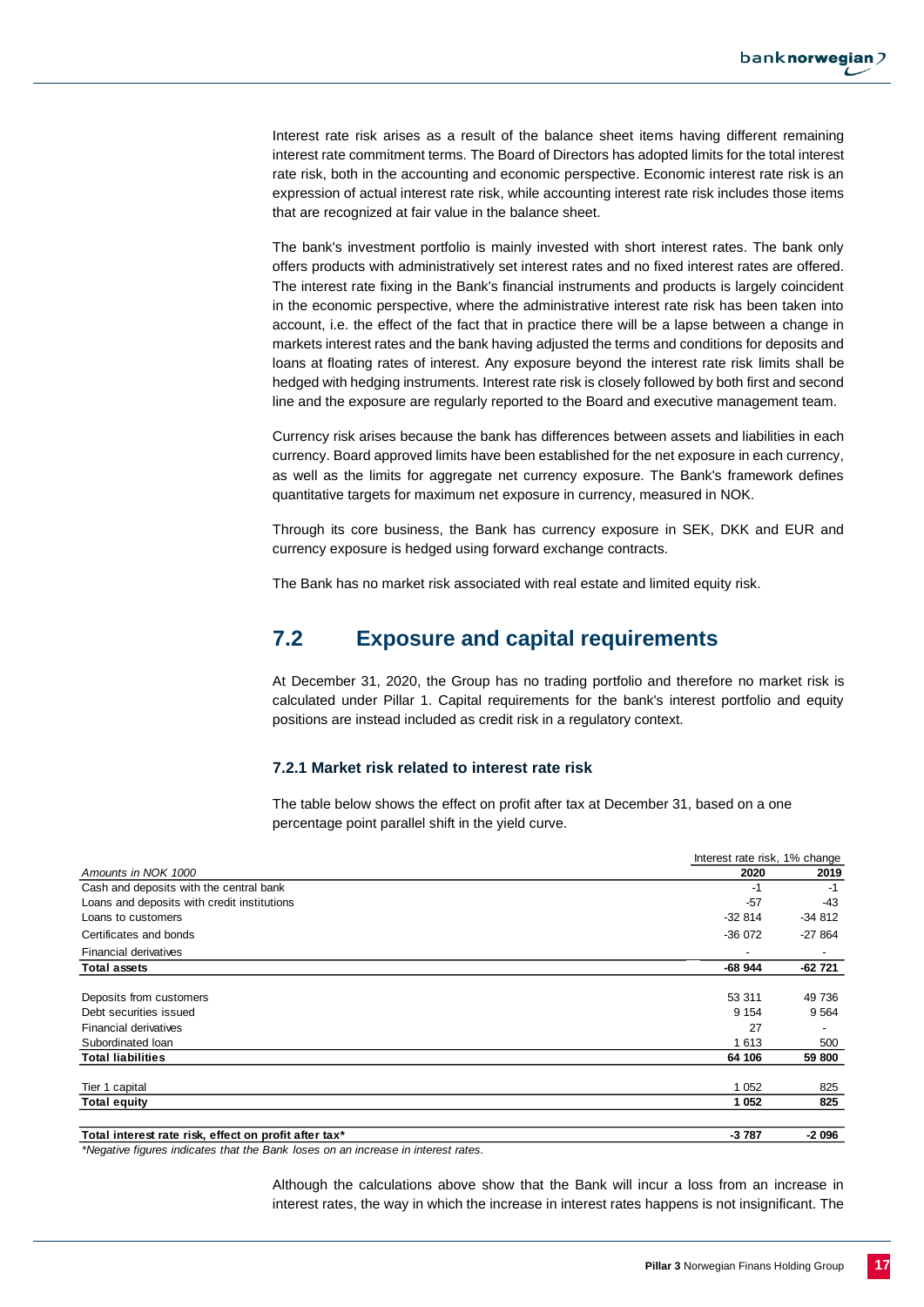**Yield curve risk 2020 2019** 0 - 1 month -986 - 680 - 680 - 680 - 680 - 680 - 680 - 680 - 691 - 692 - 693 - 693 - 693 - 693 - 693 - 693 - 6 1 - 3 months 11 217 14 638 3 - 6 months -6 930 -6 191 6 - 12 months -7 088 -9 356 1-3 years - -508 3-5 years - - > 5 years - - **Total interest rate risk, effect on profit after tax and a set of a set of a few sets of a set of a few sets of a few sets of a few sets of a few sets of a few sets of a few sets of a few sets of a few sets of a few sets** 

table below shows yield curve risk, i.e. the risk of the yield curve shifting differently within the different time periods when there is a change in interest rates, by measuring the Bank's net interest rate exposure within the different periods.

#### **7.2.2 Market risk related to currency exposure**

The table shows net currency exposure including financial derivatives at December, 31 in addition to the effect on after-tax profit/loss of a 3 per cent change in FX-rates. Amounts in NOK thousand.

| Currency                                                           | 2020   | 2019      |
|--------------------------------------------------------------------|--------|-----------|
| <b>SEK</b>                                                         | 35 856 | $-37388$  |
| <b>DKK</b>                                                         | 18926  | 109888    |
| EUR                                                                | 16727  | $-114547$ |
| Sum                                                                | 71 509 | -42 047   |
|                                                                    |        |           |
| Effect on after-tax profit/loss of a 3 per cent change in FX-rates | 1609   | $-946$    |

#### **7.2.3 Spread risk**

The table below shows the bank's securities portfolio and calculated loss potential at December 31, 2020, broken down by rating and credit quality steps.

| Rating               | Credit quality | Increase in | Portfolio     | Average maturity         | Stresstest**             |  |
|----------------------|----------------|-------------|---------------|--------------------------|--------------------------|--|
|                      | step           | spreads*    |               | (years)                  |                          |  |
| AAA                  |                | 0.0 %       | 3 9 2 9 6 5 3 | 0,93                     |                          |  |
| AA                   | $\mathbf{1}$   | 0,0%        | 1639885       | 1,07                     |                          |  |
| A                    | $\mathbf{1}$   | 0,0%        | 191864        | 1,94                     |                          |  |
| AAA                  | $\mathbf{1}$   | 0,9%        | 30 111        | 0,67                     | 108                      |  |
| AA                   | $\mathbf{1}$   | 1,1 %       | 6321726       | 1,24                     | 50 987                   |  |
| Α                    | 2              | 1,4 %       | $\sim$        | ٠                        | ٠                        |  |
| <b>BBB</b>           | 3              | 2,5 %       | ٠             | ٠                        |                          |  |
| <b>BB</b>            | 4              | 4,5 %       | ٠             | $\overline{\phantom{a}}$ |                          |  |
| <b>B</b> or lower    | 5              | 7,5 %       | ٠             | $\overline{\phantom{a}}$ |                          |  |
| Not rated            |                | 3,0%        |               | $\overline{\phantom{a}}$ |                          |  |
| OMF AAA              | $\mathbf{1}$   | 0,7%        | 9 407 189     | 1,51                     | 58 703                   |  |
| OMF AA               | 1              | 0,9%        |               | ٠                        | $\overline{\phantom{a}}$ |  |
| Total capital add-on |                |             | 21 520 427    | 1,29                     | 109 798                  |  |

*\* 0 % spread indicates government bonds (or other 0 %-weighted bonds).*

*\*\* The potential loss is multiplied by a factor of 0.6 according to current Pillar 2 methodology.*

#### **7.2.4 Equity risk**

The bank the following exposure in equities and equity and equity instruments at December 31, 2020.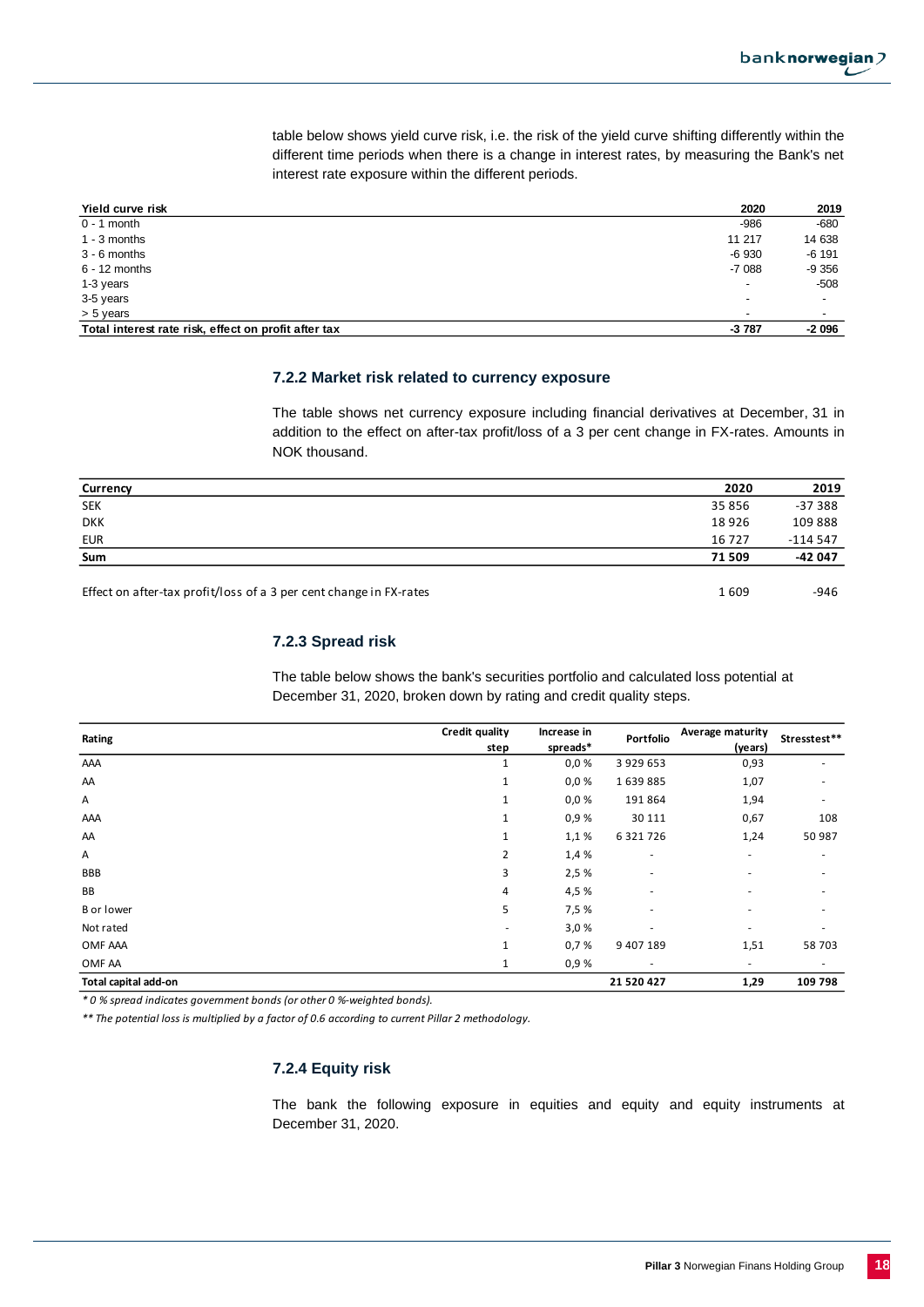

|                            |            | Book value Market value |
|----------------------------|------------|-------------------------|
|                            | 31.12.2020 | 31.12.2020              |
| Vn Norge AS                | 50 249     | 50 249                  |
| Vipps AS*                  | 443        | 443                     |
| *Not assessed market value |            |                         |

The shares are held in the bank portfolio as part of Bank Norwegian's ordinary operations and industry affiliation, and Bank Norwegian has no trading portfolio of shares.

In accordance with the Bank's "Market Risk Policy", the Bank shall not have any equity investments other than strategic and/or operational investments approved by the Board of Directors.

## <span id="page-19-0"></span>**8. LIQUIDITY AND FUNDING RISK**

Liquidity risk is the risk of not being able to meet commitments or unable to finance assets, including desired growth, without significantly increased costs. Funding risk is defined as the risk that the Group will not be able to settle its loans on settlement date, or that new loans must be issued at, relatively speaking, substantially worse terms.

### <span id="page-19-1"></span>**8.1 Management and control**

The management of liquidity and funding risk is based on the Board approved Liquidity and Funding Policy which stipulate requirements concerning the time horizons for which the Group must be independent of new external funding, the size and quality of the liquidity reserve, and the duration and diversification of funding. Risk exposure and development are continuously monitored and reported to the Board and executive management team.

Deposits from customers represent the Group's most important source of funding. In addition to deposits, the Group is funded by loans in the Norwegian and international securities markets.

In December 2019, the Bank issued in total NOK 3.6 billion in new loans as part of the bank's strategy to increase the Bank's diversification and reduce the need for deposits as a source of funding. However, the borrowing was accelerated due to the Norwegian Financial Supervisory Authority's decision on MREL requirements.

In 2020 the Board of Directors decided to apply to merge Norwegian Finans Holding ASA and Bank Norwegian AS, resulting in Bank Norwegian AS being the group entity. As a result of the Norwegian FSA's approval of changed group structure through a reversed parent-subsidiary merger, the issuances of MREL eligible debt will be made from Bank Norwegian AS. The completion of the merger will, subject to relevant approvals, be carried out during first half of 2021.

Norwegian Finans Holding ASA received an updated MREL requirement in December 2020. Norwegian Finans Holding ASA shall hold total MREL capital equal to 39.02% of risk-weighted assets. The requirement shall be fulfilled by January 1, 2021. The MREL eligible capital shall be issued by Norwegian Finans Holding ASA, where the subordination requirement shall be fulfilled by the end of the phase-in period on January 1, 2024. The updated requirement has a changed phase-in structure compared to the previous requirement. The senior preferred debt issued by Bank Norwegian AS with a minimum remaining tenor of 1 year, irrespective of the date of issue, will qualify as MREL capital until the end of the phase-in period, with a linear phase-in. The previous requirement that senior preferred debt issued by Bank Norwegian AS had to be issued prior to December 31, 2019 to be eligible, has as such been lifted.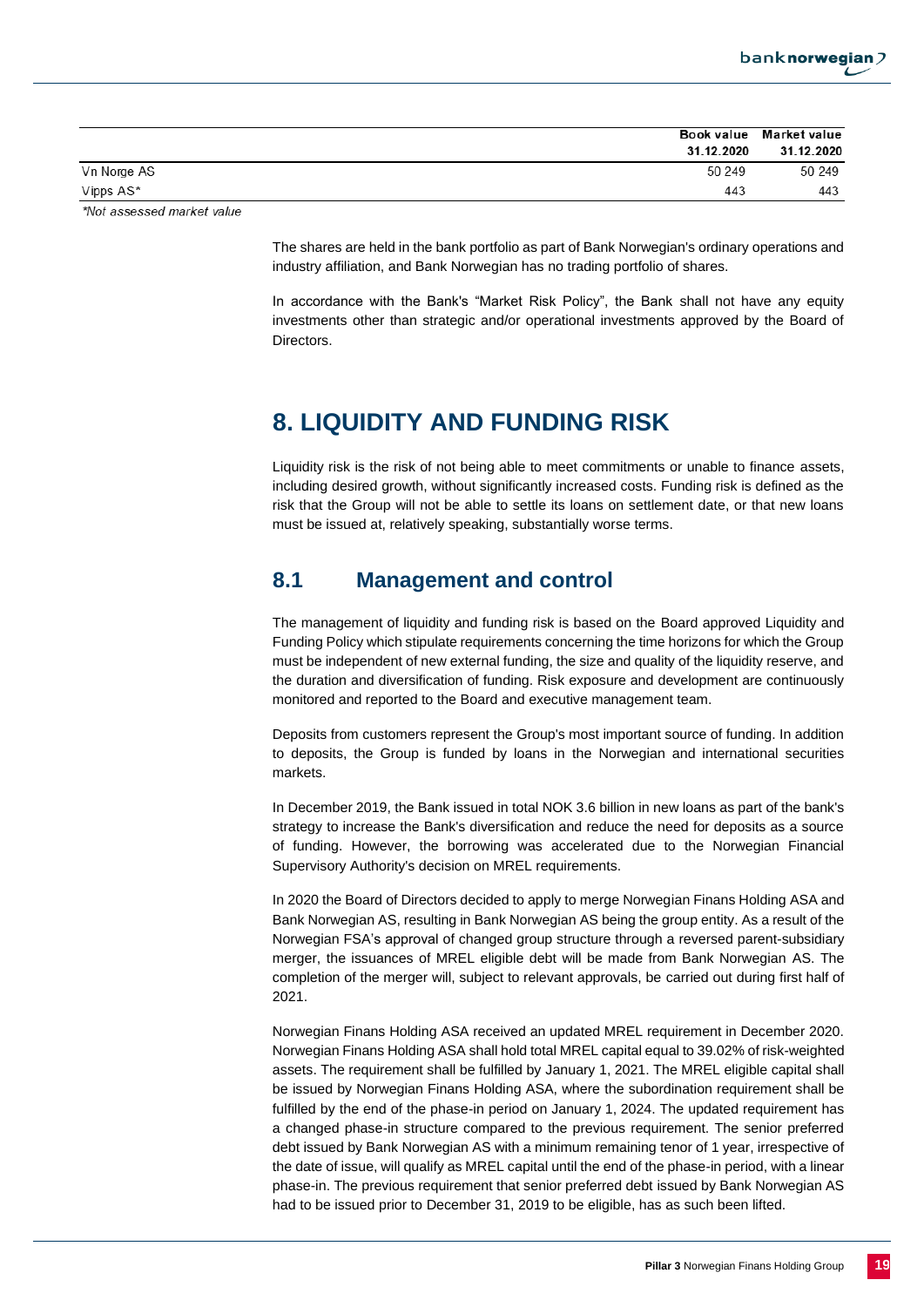The bank's liquidity management is considered good, both in terms of ongoing liquidity management, use of stress tests, amount control on refinancing needs, formalized contingency plans and organization.

To ensure satisfactory division of work between the departments and the people who take positions on the Group's behalf and the departments and persons responsible for settlement, control and reporting, the Group has established an organization in which executive and controlling functions are independent of each other.

### <span id="page-20-0"></span>**8.2 Exposure and capital requirements**

Based on the current balance sheet structure, product portfolio and liquidity management, it is considered that there is no need hold Pillar 2 capital for liquidity and funding risk. Instead, the Group attaches considerable importance in establishment of conservative limits, as well as managing these limits to reduce the likelihood of adverse events occurring.

Below are some key figures that show the bank's endurance.

#### **8.2.1 Liquidity Coverage Ratio**

The Liquidity Coverage Ratio, referred to as LCR, defines a stress scenario that lasts for 30 days. The graph below shows the bank's LCR development over the past couple of years at the total level, as well for all the bank's significant currencies (NOK, SEK, DKK and EUR).



Liquidity Coverage Ratio (LCR)

#### **8.2.2 Net Stable Funding Ratio**

The Net Stable Funding Ratio, referred to as NSFR, describes the extent to which the Group is long-term financed. The graph below shows the bank's NSFR development over the past couple of years.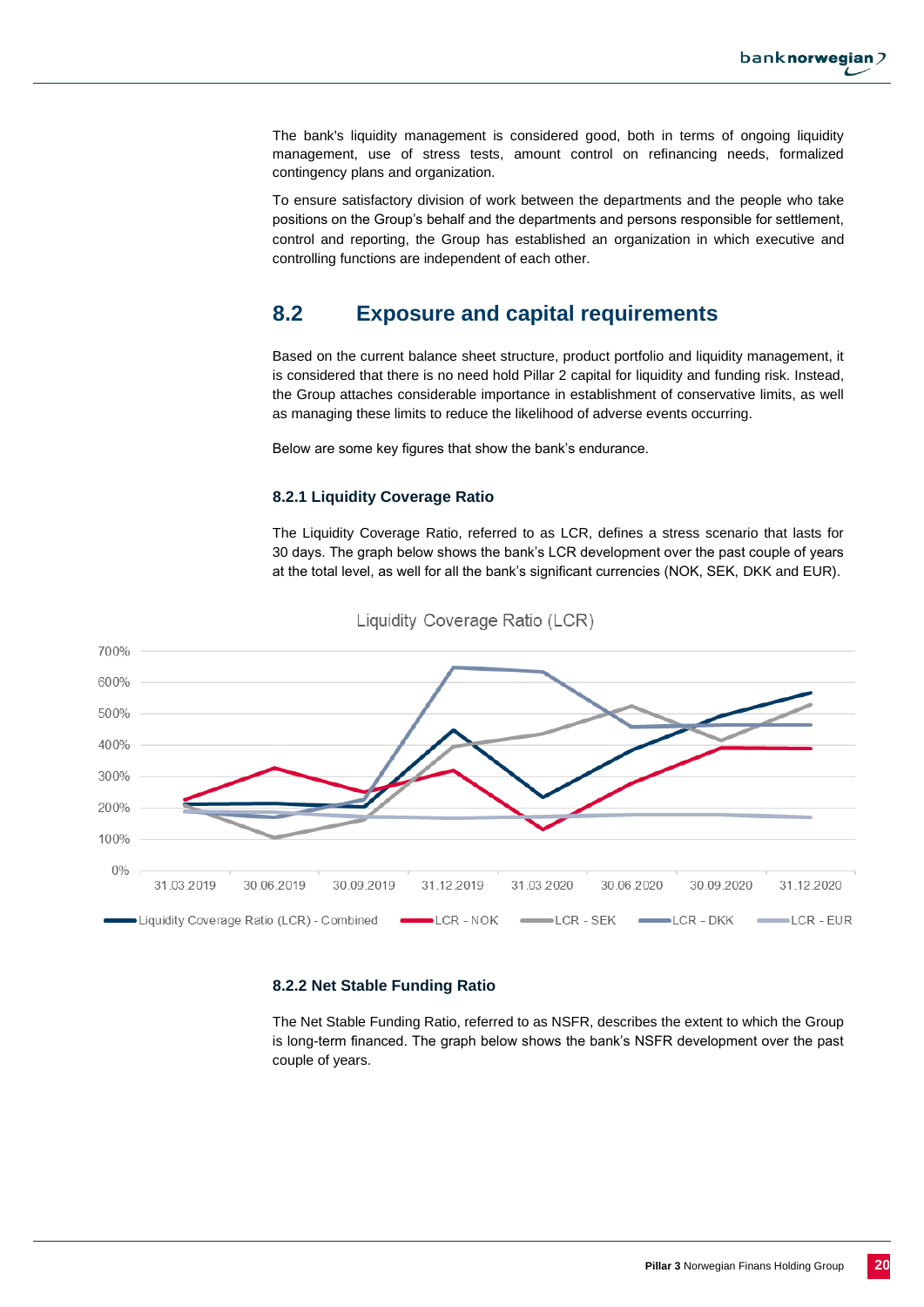



#### **8.2.3 Survival in a normal and custom defined stress situation**

In a normal situation, the bank should have a survival of over 12 months without access to external financing. The bank also has a survival target of 6 months for a bank or marketspecific stress situation, as well as a minimum of 3 months for a combination stress situation.

The result of the bank's stress test at December 31, 2020 is presented below.

<span id="page-21-0"></span>

|                                               | Target    | Limit    | Status     |
|-----------------------------------------------|-----------|----------|------------|
| Survival horizon - Stress testing (in months) | zone      | Breach   | 31.12.2020 |
| Basis scenario - excluding external funding   | $\geq$ 12 | $\leq 6$ | 36         |
| Bank specific crisis                          | $\geq 6$  | $\leq$ 3 | 23         |
| Market specific crisis                        | $\geq 6$  | $\leq$ 3 | 23         |
| Combination stress                            | $\geq$ 3  | $\leq 1$ | 13         |

## **9. COMPLIANCE RISK**

Compliance risk is the risk that the Bank will incur public sanctions, penalties, other criminal sanctions, loss of reputation or financial losses caused by failure to comply with acts, regulations, official guidelines, and mandatory public orders.

### <span id="page-21-1"></span>**9.1 Management and control**

Management and control of the Bank's compliance risk is based on the Board of Directors' adopted Compliance Risk Policy. The Group has a low tolerance for compliance risk, and there is zero tolerance of deliberate infringement of regulations.